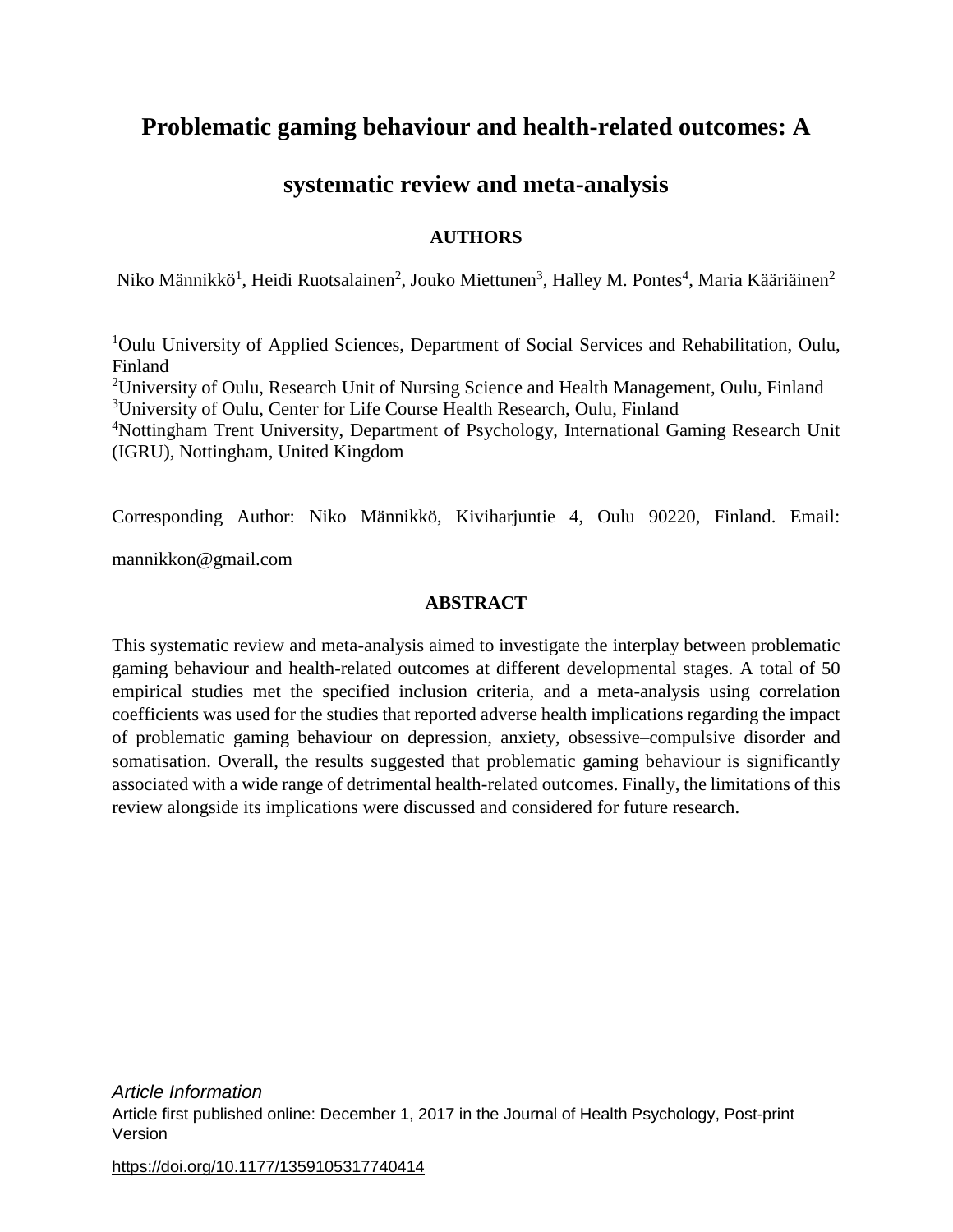### **Introduction**

Over the last decade, video games have increasingly become an integral aspect of individuals' leisure activities and everyday life. Videogame playing is highly prevalent among young people worldwide according to several reports. In Europe, it has been estimated that approximately 25 per cent of the entire European population aged between 16 and 64 years played video-games at least once a week in 2012 (Interactive Software Federation of Europe (ISFE), 2012). Moreover, the latest data from the EU Kids Online (2014) have shown that online gaming among European children and adolescents from seven European countries aged between 9 and 16 years has significantly increased from 16 per cent in 2010 to 28 per cent in 2014.

There are currently several approaches adopted by researchers to characterise addictive engagement with videogames. Previous research has relied on inconsistent and non-standardised frameworks to define problematic gaming behaviour (PGB). For example, parallels were established between the pathological gambling diagnostic criteria, generalised Internet addiction (IA) and/or substance use disorder (King et al., 2013; Kuss et al., 2017a; Pontes and Griffiths, 2014). This diagnostic approach has been used by researchers because it was believed that the way of determining whether behavioural addictions were addictive was to compare them against clinical criteria for other established drug-ingested addictions (Griffiths, 1996; Pontes and Griffiths, 2014).

Notwithstanding the recent ongoing conceptual debates surrounding PGB (e.g. Griffiths et al., 2016; Griffiths and Pontes, 2014; King et al., 2013; Kuss et al., 2017a; Petry et al., 2015), the American Psychiatric Association (APA) included Internet Gaming Disorder (IGD) as a potential disorder warranting further research in Section III of the Diagnostic and Statistical Manual of Mental Disorders (5th ed.; DSM-5; APA, 2013). In terms of its definition and diagnosis, IGD comprises a behavioural pattern encompassing persistent and recurrent engagement with both online and offline games, leading to significant impairment or distress over a 12-month period (APA, 2013). Thus, IGD may be indicated when a per-son endorses at least five out of the nine following criteria: (1) a preoccupation with games; (2) withdrawal symptoms when gaming is taken away; (3) tolerance, resulting in the need to spend increasing amounts of time engaged in games; (4) unsuccessful attempts to control participation in games; (5) loss of interest in previous hobbies and entertainment as a result of, and with the exception of, games; (6) continued excessive use of games despite knowledge of psychosocial problems; (7) deceiving family members, therapists or others regarding the amount of gaming; (8) the use of games to escape or relieve negative moods and (9) jeopardising or losing a significant relationship, job or education or career opportunity because of participation in games (APA, 2013).

The assessment of PGB has been extensively researched, and the inclusion of IGD in the DSM-5 has facilitated more research examining the quality and implications of the phenome-non. Several reviews and empirical studies investigating the psychometric assessment of IGD were conducted (see King et al., 2013; Pontes and Griffiths, 2014, 2015b). Due to the ongoing debate and unofficial

#### *Article Information*

Article first published online: December 1, 2017 in the Journal of Health Psychology, Post-print Version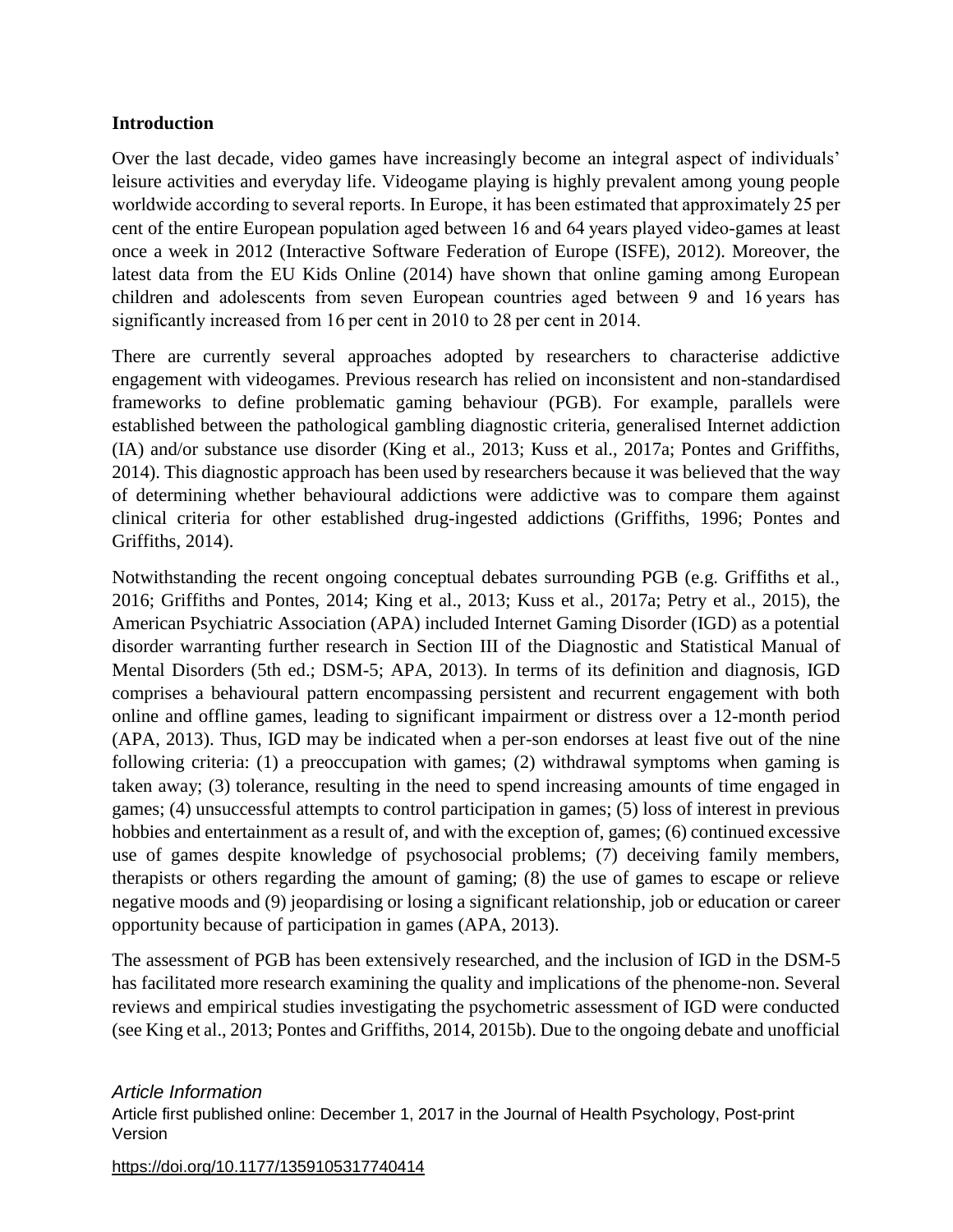status of IGD as a bona fide addiction (Kuss et al., 2017ab; Saunders et al., 2017), the term PGB was adopted throughout this study.

Although video gaming is mostly regarded as a beneficial entertainment leisure activity, there is a large body of research illustrating the potential links between PGB, negative social outcomes and poor psychological health including, but not limited to, greater levels of lonel-ness (Haagsma et al., 2012), increased anxiety (Peng and Liu, 2010), greater levels of depres-sion (Pontes and Griffiths, 2016), lower academic achievement and conduct problems (Brunborg et al., 2014), higher incidence of sleeping problems (Achab et al., 2011; Dworak et al., 2007; Lam, 2014), decreased offline social support (Kaczmarek and Drążkowski, 2014), reduced decision-making ability (Pawlikowski and Brand, 2011), greater attentional bias (Jeromin et al., 2016), lower psycho-social well-being (Lemmens et al., 2011), decreased happiness (Hull et al., 2013) and other negative psychosocial outcomes (see Kuss and Griffiths, 2012b).

Conversely, evidence on the positive effects of healthy gaming abounds in the literature. For instance, moderate gaming has been found to be associated with relaxation and stress reduction (Snodgrass et al., 2011). Connolly et al. (2012) reported the potential contribution of gaming to enhancing learning processes and the development of a wide range of cognitive skills. Additionally, further studies demonstrated that both competitive and cooperative gaming can significantly reduce stress levels (Roy and Ferguson, 2016), leading to augmented creative performance (Yeh, 2015) and decreased levels of loneliness and social anxiety (Martončik and Lokša, 2016).

Notwithstanding this, there is plenty of research on the harmful addictive effects videogames can have, though these studies are not without drawbacks. Thus, there are still questions that remain to be addressed and specific areas warranting further research in this context. Previous reviews on PGB focused on identifying key limitations in terms of etiology and predictors (Kuss and Griffiths, 2012a), prevalence rates (Ferguson et al., 2011) and assessment (King et al., 2013; Pontes et al., 2017). Further research highlighting the under-lying neuropsychological mechanisms of PGB has been conducted (e.g. Forrest et al., 2016; Pontes and Griffiths, 2015a). Finally, the links between personality and PGB have also been extensively investigated (Griffiths et al., 2015).

There is still a paucity of evidence allowing researchers to grasp a solid understanding of the negative health implications emerging from PGB. Thus, the main aim of this study is to systematically review the existing evidence on PGB and its associated cross-cultural health-related outcomes to ascertain the health impacts of PGB on adolescents, young adults and adults. Thus, this study can contribute to both promoting and shaping future evidence-based research practices and inform prevention, education and treatment of PGB.

*Article Information* Throughout this study, health was defined as a state of complete physical, social and mental wellbeing (World Health Organisation (WHO), 1946). In turn, positive mental health was defined as including elements of emotional (i.e. affect/feeling), psychological (i.e. positive functioning), social (i.e. relationship with others), physical and spiritual (i.e. sense of meaning and purpose in life) well-being (Barry and Friedli, 2008). Research has also shown that internalising and

Article first published online: December 1, 2017 in the Journal of Health Psychology, Post-print Version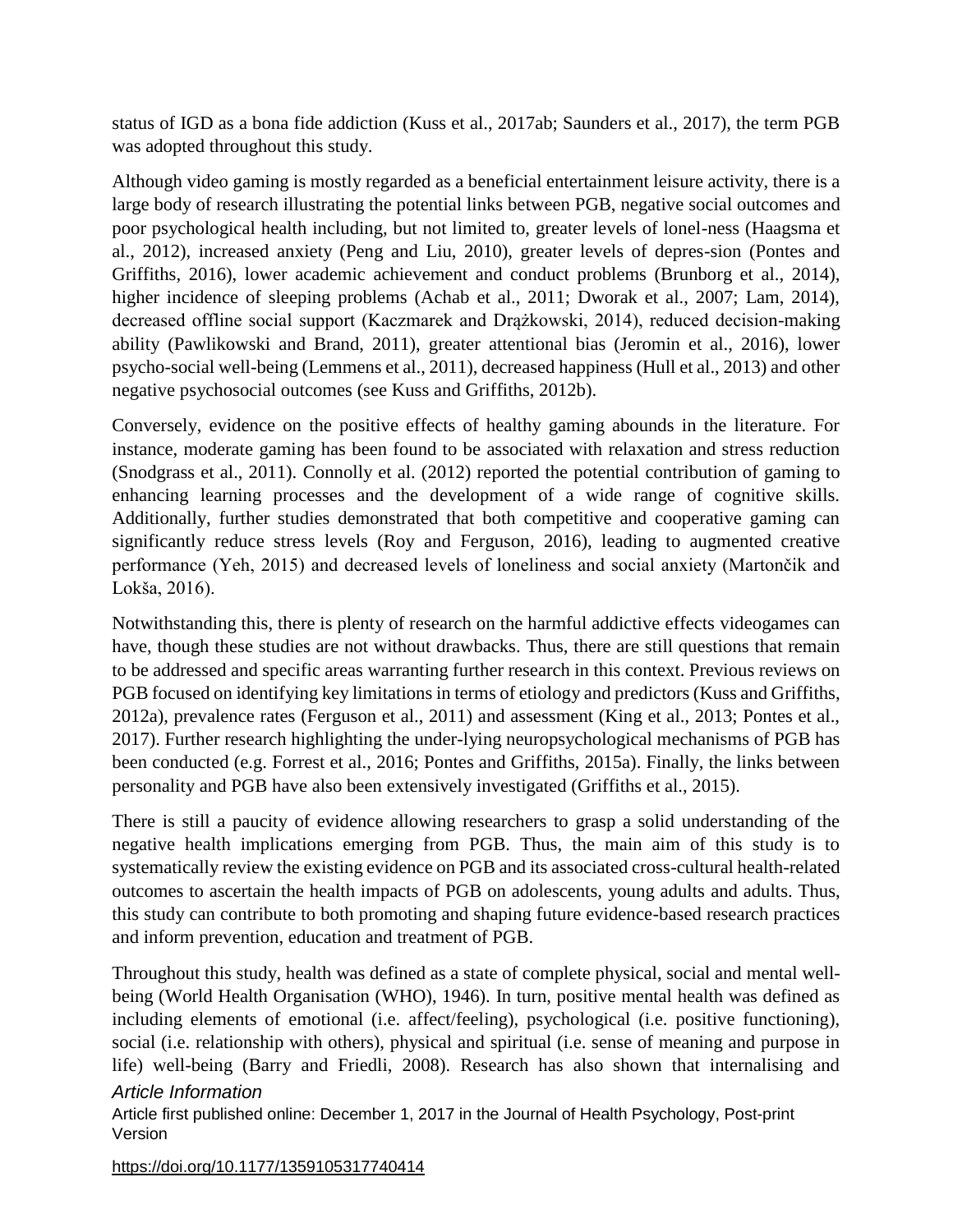externalising behaviours can negatively impact health (Achenbach, 1991). A number of determinants affecting the health or well-being of individuals can be organised according to the WHO framework at the psychological level (emotional health or control, ability to concentrate or nervousness, life satisfaction, self-efficacy and stress level), social level (feeling of loneliness, social connections and relationships with peers and family) and physical level (changes in sleeping, physical complaints, injuries and level of physical activity). Based on these operational definitions, positive health-related outcomes imply a functional state whereby psychological, social and biological aspects of mental and physical health and well-being are in harmony within individuals.

### **Methods**

### *Search strategy*

The review process was conducted in accordance to the guidelines of the Centre for Reviews and Dissemination (CRD, 2008) for systematic review and meta-analysis. Systematic literature searches were conducted in the following electronic databases: Scopus, Ovid MEDLINE, PsycARTICLES and CINAHL to retrieve studies published between January 2005 and June 2016. The search strategy was generated with the help of a Research Support Librarian using the following terms: MeSH video games, MeSH behaviors addictive ('computer gam\*' OR 'video gam\*' OR 'Internet gam\*') AND (problem\* OR compulsive OR 'addict\*' OR patholog\* OR dependen) AND (health OR 'well-being' OR wellbeing OR welfare OR 'quality of life' OR 'life satisfaction' OR effect OR impact OR outcome OR physical OR psychological OR mental OR social OR eating OR 'food consumption' OR diet OR sleep OR activity OR fitness OR exercise OR cardiorespiratory OR obesity OR overweight OR pain OR musculoskeletal OR body OR discomfort OR loneliness OR friendship OR relation-ship OR communication OR fatigue OR stress OR ailment OR depression OR anxiety OR mood OR somatic OR psychosomatic OR symptom OR disorder).

#### *Study inclusion and exclusion criteria*

In order to be suitable for review, studies had to (1) include participants older than a mean age of 12.5 years; (2) assess PGB based on all or some of the core criteria suggested by King et al. (2013; i.e. withdrawal, loss of control and problems referring to personal relationships and school or work difficulties); (3) assess the association between PGB and at least one health-related physical, psychological and/or social health outcome; (4) have a prospective, cross-sectional and/or retrospective longitudinal study design; and (5) be published in a peer-reviewed journal in English. Studies were not eligible for review if they (1) had reported the participants' mean age below 12.5 years; (2) had an experimental (e.g. randomised con-trolled trial (RCT)) or a single-case study  $(N=1)$  design; (3) were focused exclusively on the therapeutic aspects of digital gaming (i.e. educational or serious games interventions); (4) were focused on gambling behaviours (e.g. online poker, roulette, etc.); (5) were unpublished dissertations, thesis studies and/or conference papers;

### *Article Information*

Article first published online: December 1, 2017 in the Journal of Health Psychology, Post-print Version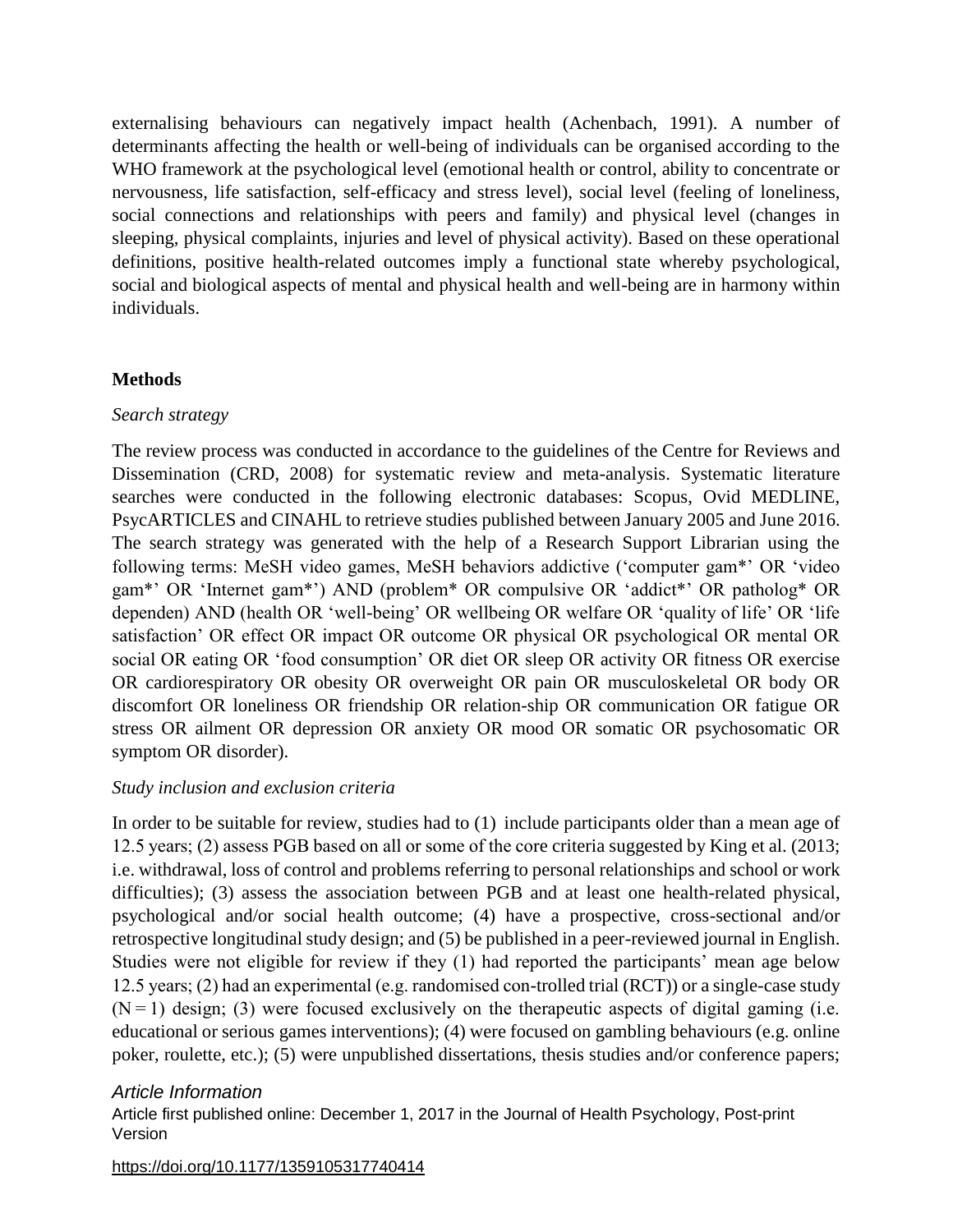(6) were not published in a peer-reviewed journal; (7) had a focus on other technological addictions (e.g. IA); (8) had investigated the impact or interactions of videogaming on the players' neurobiological or cognitive functioning and (9) focused on aggression effects.

#### *Quality and risk bias assessment*

The checklist created by the Joanna Briggs Institute (JBI, 2014) was adopted and modified to evaluate the quality and risk bias across all studies (see Supplement A). This checklist is appropriate for examining both cross-sectional and longitudinal studies, and a list of key objective criteria were selected (seven for cross-sectional studies and nine for longitudinal studies) that allowed for a comprehensive assessment of the quality and risk bias of the studies. These criteria included, for instance, the consecutive or random participant sampling means employed (sampling bias), the eligibility criteria of the participants provided (selection bias), identified confounding factors (bias in analysis), adequate measures of PGB and health factors employed (measurement bias), clear description of the study characteristics provided (reporting bias) and appropriate analysis employed (bias in analysis). A scoring system was used to determine the quality of each study whereby a score of 0 corresponded to the item not being present, a score of 0.5 corresponded to the item being present with some limitations and a score of 1 corresponded to the item being present. Based on this scoring system, the studies being assessed could obtain a maximum of 7 points for cross-sectional studies and 9 points for longitudinal studies, and scores ranged from 0 to 7 or 9 points, with greater scores suggesting higher quality of the study being reviewed.

#### *Analysis*

A meta-analysis was conducted with the data that were statistically and methodologically homogeneous using STATA 11.2 (StataCorp, 2009). The meta-analysis was performed when a health-related factor had at least three independent effect size estimates. Correlation coefficients (r) were used to determine the effect size for the meta-analysis. In cases where other forms of effect size statistics were reported (i.e. mean differences, odd ratios, etc.), these were converted to correlation coefficients utilising standard formulae (Borenstein et al., 2009). Moreover, random effects models were used to examine how the effect ratios (i.e. symptoms of depression and anxiety in PGB) differed between the participants' age subgroups. The symptoms of depression and anxiety in PGB were included in the analysis because there were three or more estimates available (to be valid moderator) in each developmental category, and the subgroup analyses of other healthrelated outcomes were there-fore not conducted. The studies included in the analysis were categorised into different develop-mental stages based on the following age groups: childhood and adolescence (12–18 years), young adults (18–28 years) and young adults to older adults (over 18 years). Random effects models were used to assess overall effect sizes because of the underlying assumption of heterogeneity between samples. The effect sizes were interpreted according to Cohen's (1992) recommendations whereby a correlation of 0.09 or less indicated a null effect, 0.10 a small effect, 0.30 a medium effect and 0.50 a large effect. I-squared  $(I^2)$  and Qstatistic values were computed to determine the degree of heterogeneity among the effect sizes.  $I^2$ statistic ranges from 0 to 100 per cent were adopted, whereby  $I^2$  values of 25 to 50 percent were

#### *Article Information*

Article first published online: December 1, 2017 in the Journal of Health Psychology, Post-print Version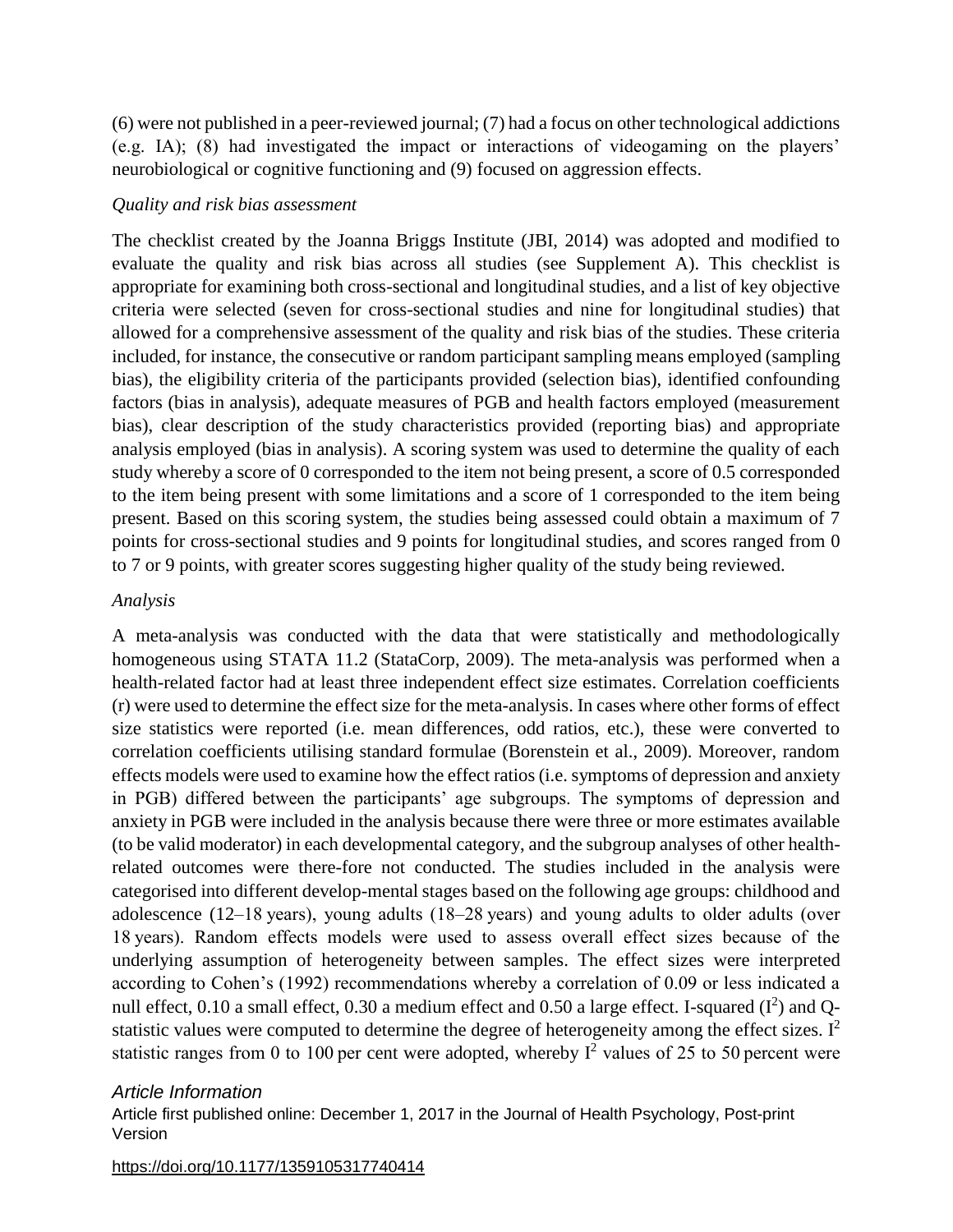described as low, 50–75 per cent moderate and 75 per cent or greater high dispersal (Higgins et al., 2003). The presence of publication bias was assessed by inspecting funnel plots and conducting Egger's test  $(p < 0.05$ ; Sterne et al., 2001) for the factors when there were three or more independent estimates available.

### **Results**

### *Search results*

The study selection process (Preferred Reporting Items for Systematic Reviews and Meta-Analyses (PRISMA) by Moher et al., 2009, Supplement B) yielded a total of 2,203 studies. Of these, 1890 were identified in Scopus, 174 in MEDLINE, 87 in CINAHL, 49 in PsycArticles and 3 from other sources. To ensure reproducibility, the selection of studies was carefully documented using RefWorks® (CRD, 2008). The duplicates  $(n=30)$  from four databases were eliminated (CRD 2008). Moreover, two researchers (N.M. and M.K.) independently screened the titles and abstracts of the studies retrieved ( $n=2,173$ ) and available full texts ( $n=116$ ). As a result, a total of 50 studies met the inclusion criteria. Key information from included studies with regard to year of publication, country/countries of participants, study design, sample sizes, gender of participants, assessment tools utilised to investigate PGB and associated health-related outcomes, in addition to methodological considerations (e.g. type of analysis, effects and effect size estimates), were extracted into a Word document. A total of 32 studies could not be included in the quantitative analyses due to insufficient data.

#### *Descriptive characteristics of the included studies*

Of all 50 studies (summarised in Supplement C) selected for review, 5 used a longitudinal design, while the majority were cross-sectional (i.e. 45 studies). Most studies were published from 2010 onwards (90%, 45 populations). The majority of the study populations came from Europe (19 populations, 73,285 participants), eight were from South-East Asia (8441 participants), five were from the America (3,154 participants), nine from the Western Pacific Regions (19,264 participants) and seven were multicultural samples (25,286 participants). The participants' age varied from 12 to 88 years. Of all 50 studies, 30 included adolescents only or young adults (12– 25 years), with 22 studies focused mainly teen-agers (12–18 years). Sample sizes across all 50 studies ranged from 110 to 23,533 participants. With regard to gender, three studies used maleonly samples, and 18 studies included mostly male participants (i.e. over 60% male). Where reported, the proportion of females in the studies ranged from 3 to 65 per cent.

### *Assessment of PGB*

A variety of PGB assessment tools were utilised throughout all 50 studies (see Supplement C), including the Gaming Addiction Scale (GAS; Lemmens et al., 2009, 12 populations), the IGD criteria (DSM-5; APA, 2013, 2 populations) and the Young's Internet Addiction Scale (IAT; Young, 1996, 9 populations). Approximately half of the studies  $(n=27)$  adopted the criteria for

### *Article Information*

Article first published online: December 1, 2017 in the Journal of Health Psychology, Post-print Version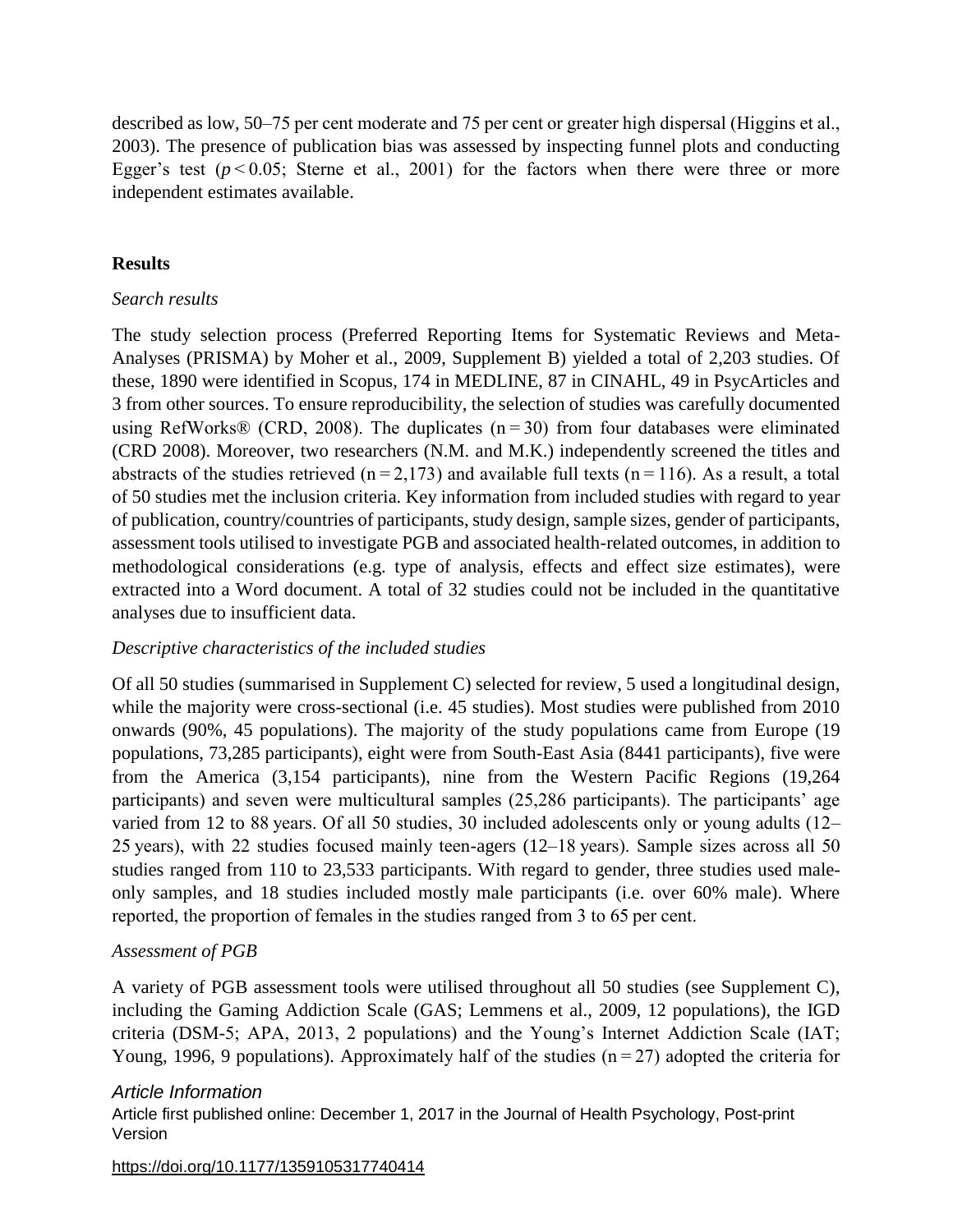pathological gambling (Diagnostic and Statistical Manual of Mental Disorders (4th ed., text rev.; DSM-IV-TR); APA, 2000) to assess PGB. Furthermore, PGB was assessed using modified criteria for substance use disorder (DSM-IV-TR, APA, 2000, 2 populations or International Classification of Diseases-10 (ICD-10), WHO, 1993, 2 populations) and IA (other than Young's criteria (e.g. Compulsive Internet Use Scale (CIUS; Meerkerk et al., 2009), Chen's Internet Addiction Scale (Chen et al., 2003), 8 populations). Finally, nine studies (17%) used miscellaneous criteria to assess PGB.

### *Assessment of health-related and well-being outcomes*

Of the 50 included studies, 46 reported data on psychological factors, whereas 17 focused on psychological health factors. In 19 studies, measures of social factors were included, and in 18 studies, data on physical health-related factors were reported (see Supplement D). The most commonly adopted health-related tools were the Rosenberg's Self-Esteem Scale (RSES; Rosenberg, 1965, 5 populations), the Strengths and Difficulties Questionnaire (SDQ; Goodman, 1997, 3 populations), the Beck Depression Inventory I or II (BDI; Beck et al., 1961, 1996, 3 populations), the Satisfaction With Life Scale (SWLS; Diener et al., 1985, 3 populations) and the Hospital Anxiety and Depression Scale (HADS; Zigmond and Snaith, 1983, 2 populations). Personality factors were usually assessed using the Five-Factor Model (Big-Five Inventory (BFI-10); McCrae and Costa, 1987, 2 populations; Five-Factor Inventory (NEO-FFI); Costa and McCrae, 1992, 2 populations)].

### *Quality and risk bias of the studies*

Quality and risk of bias assessments were con-ducted for all studies reviewed (see Supplement A). The mean Joanna Briggs Institute Checklist score was 4.9 (range $= 2 - 7$ ) for cross-sectional and 5.8 (range $=$  5–7) for longitudinal studies. The degree of risk of bias across the reviewed studies was also scrutinised. Accordingly, 41 (82%) studies were considered low risk relating to all risks of bias (scores ≥4). Furthermore, 16 studies (32%) sampled their participants using randomisation techniques, whereas in 38 studies (76%), participants' eligible criteria were defined by researchers. This assessment showed that most of the studies ( $n = 39$ ; 78%) employed validated measures of health-related factors. Out of all 50 reviewed studies, 38 (76%) assessed PGB on a continuum whereby total scores obtained were used to indicate the severity of PGB. In 29 studies (58%), confounding factors were identified and accounted for health effect estimates. A total of 36 studies (72%) provided adequate descriptions of participants' characteristics. Finally, 42 studies (84%) conducted appropriate analyses in health-related effect size estimates.

### **PGB: health-related outcomes**

*Psychological health-related outcomes*. A number of psychological health factors were found to be associated with PGB. Overall, depression and anxiety were the most commonly associated outcomes (see Supplement C). More specifically, a total of 8 studies (i.e. Brunborg et al., 2014; Desai et al., 2010; Király et al., 2014; Li et al., 2011; Papay et al., 2013; Peng and Liu, 2010; Strittmatter et al., 2015; Van Rooij et al., 2011) found PGB to be positively associated with

#### *Article Information*

Article first published online: December 1, 2017 in the Journal of Health Psychology, Post-print Version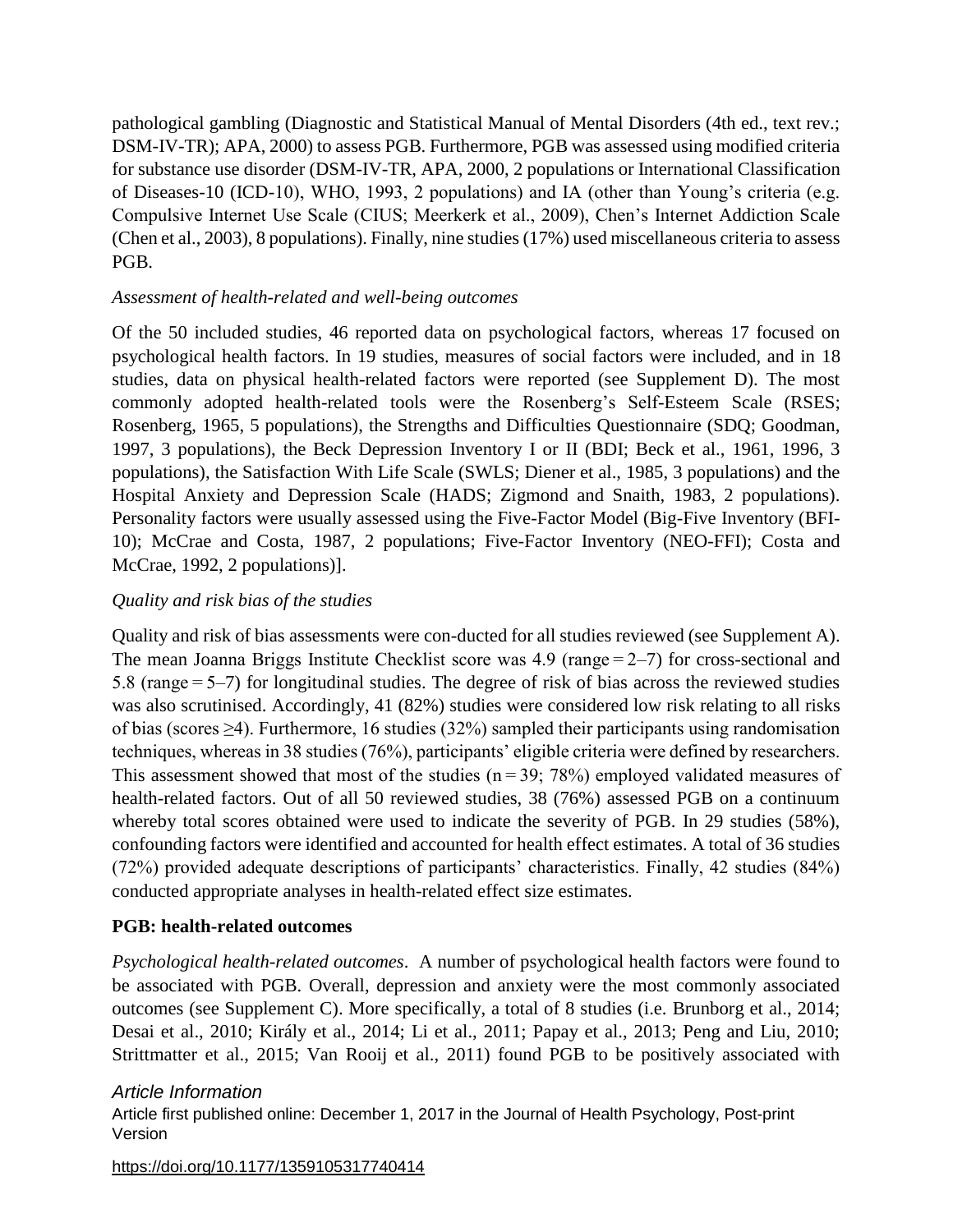depression alone, while 11 studies (i.e. Andreassen et al., 2016; Bouna-Pyrrou et al., 2015; Kim et al., 2016b; Lehenbauer-Baum et al., 2015; Lemos et al., 2016; Mentzoni et al., 2011; Müller et al., 2015; Son et al., 2013; Starcevic et al., 2011; Van Rooij et al., 2012; Vukosavljevic-Gvozden et al., 2016) found PGB to be associated with both depression and anxiety.

Additionally, PGB was found to be positively associated with the following outcomes: attentiondeficit hyperactivity disorder (ADHD; Andreassen et al., 2016), psychoticism (Starcevic et al., 2011), obsessive–compulsive disorder (OCD; Andreassen et al., 2016; Kim et al., 2016b; Starcevic et al., 2011; Vukosavljevic-Gvozden et al., 2016), obsessive passion disorder (Lafreniere et al., 2009) and general psychiatric distress (Király et al., 2015; Rikkers et al., 2016). One study (Li et al., 2011) reported that gamers exhibiting greater actual-ideal self-discrepancy and depression were more likely to present with higher levels of escapism and PGB symptoms. Additionally, a total of six studies reported that PGB was associated with lower levels of quality of life or life satisfaction (Festl et al., 2013; Lehenbauer-Baum et al., 2015; Lemmens et al., 2015; Mentzoni et al., 2011; Montag et al., 2011; Scharkow et al., 2014).

Several studies also reported PGB to be associated with greater impulsivity (Kim et al., 2016b; Walther et al., 2012), poorer self-control (Kim et al., 2008), increased attention deficit (Andreassen et al., 2016; Gentile, 2009; Müller et al., 2015; Walther et al., 2012), hyperactivity (Baer et al., 2012; Rikkers et al., 2016; Strittmatter et al., 2015), concentration prob-lems (Kim et al., 2016b), augmented self-dis-crepancy (Kwon et al., 2011), lower self-esteem (Festl et al., 2013; Lemmens et al., 2015; Papay et al., 2013; Van Rooij et al., 2012; Walther et al., 2012), impaired life skills (Baer et al., 2012) and low school well-being (Rehbein and Baier, 2013). Wan and Chiou (2006) reported that dissatisfaction concerning safety, love, belonging, self-esteem and self-actualisation were key risk factors for PGB. Similarly, Wu et al. (2013) reported that needs for autonomy, competence and relatedness were inversely associated with PGB.

The relationship between PGB and personal-ity factors was also established in this review. Accordingly, neuroticism was the most observed trait related to internalising problems and psychological health through the feeling of unpleasant emotions (e.g. anxiety, depression). It was found that neuroticism was negatively linked to PGB (Lehenbauer-Baum et al., 2015; Mehroof and Griffiths, 2010; Montag et al., 2011; Peters and Malesky, 2008). By contrast, Wang et al. (2014) did not find an association between PGB and neuroticism.

*Social health–related outcomes*. Regarding social health factors, it was found that PGB was mostly associated with problems in interfamily relationships (Jeong and Kim, 2011), familial harmony (Rikkers et al., 2016; Wang et al., 2014), social integration at school (Rehbein and Baier, 2013), parent–child attachment and parental rearing attitudes (Kim and Kim, 2015) and social selfefficacy (Rehbein et al., 2010; Walther et al., 2012). Additionally, shyness (Peng and Liu, 2010), social phobia (Lehen-bauer-Baum et al., 2015), decreased openness (Wang et al., 2015) and interpersonal difficul-ties (Baer et al., 2012; Festl et al., 2013; Kim et al., 2008; Müller et al., 2015; Rikkers et al., 2016; Strittmatter et al., 2015) were positively associated with PGB. Furthermore, social self-efficacy in the virtual world and preferences for online interactions correlated positively

### *Article Information*

Article first published online: December 1, 2017 in the Journal of Health Psychology, Post-print Version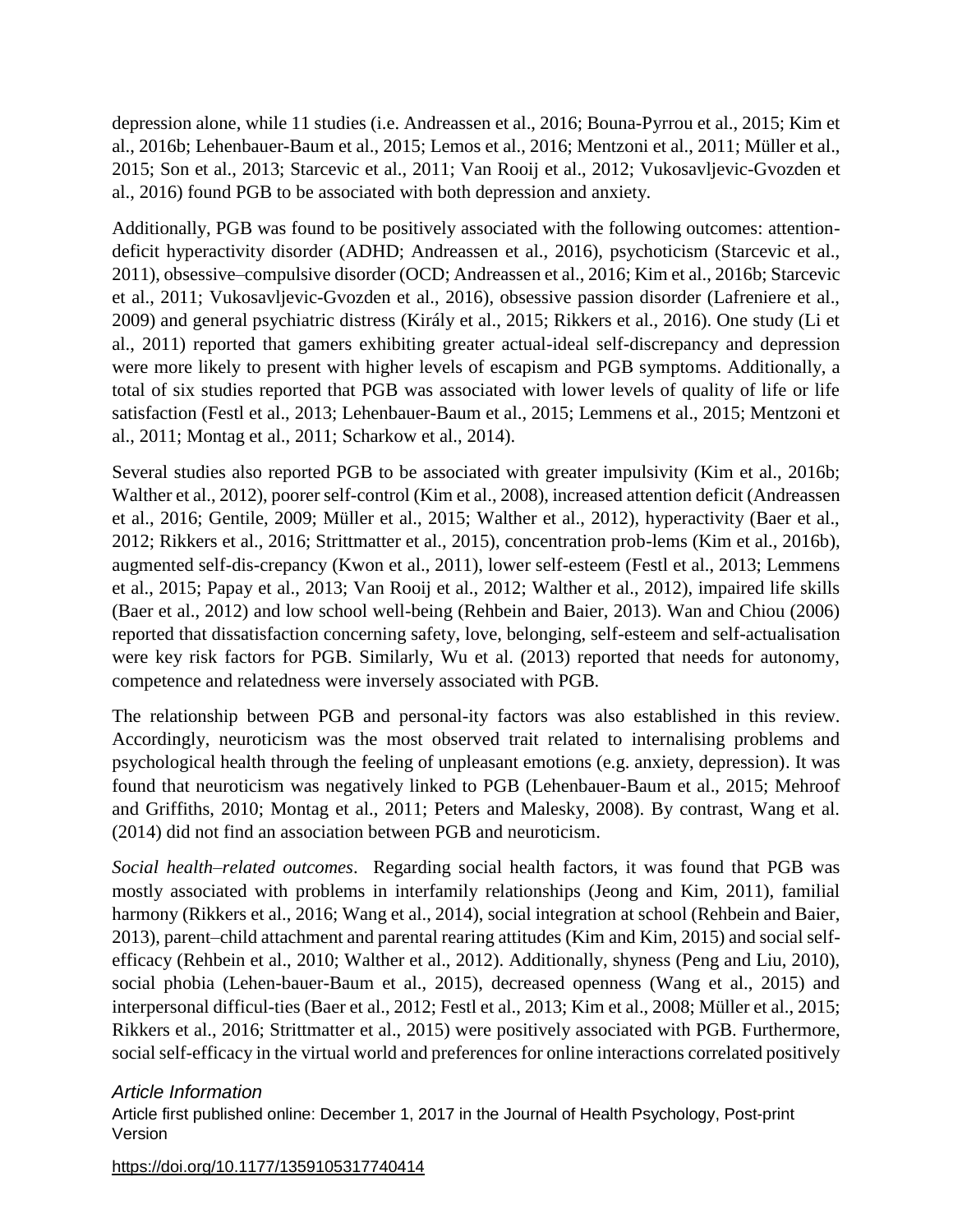with PGB (Collins and Freeman, 2013; Jeong and Kim, 2011; Porter et al., 2010). Finally, PGB was found to be associated with greater levels of loneliness (Kim et al., 2016b; Lemmens et al., 2015; Van Rooij et al., 2012; Walther et al., 2012).

*Physical health–related outcomes*. Physical health outcomes were assessed in 13 studies. Accordingly, PGB was found to be associated with experiences of physiological symptoms such as somatisation (Kim et al., 2016b; Müller et al., 2015; Starcevic et al., 2011), shifts in the autonomic nervous system (Coyne et al., 2015) and plasma catecholamine responses (Kim et al., 2016a). Additionally, PGB was found to be associated with decreased levels of physical activity (Henchoz et al., 2016; Montag et al., 2011) and hand and wrist pain (Gentile, 2009). A recent study (Kim and Kim, 2015) found that PGB induced cardiovascular stress reaction in gamers, leading to a decrease in plasma catecholamine norepinephrine (NE) and epinephrine (Epi) levels over time. A 1-year longitudinal study (Coyne et al., 2015) found that changes in physiological indicators (i.e. sympathetic and parasympathetic nervous system activities) were associated with PGB because decreased respiratory sinus arrhythmia (RSA) withdrawal alterations in response to specific tasks were associated with greater severity of PGB. Finally, PGB was also reported to be associated with sleep problems in several studies (Achab et al., 2011; Kim et al., 2016a; Rehbein et al., 2010).

### **Meta-analysis**

Of all 53 studies and all health-related outcomes reviewed, depression, anxiety, OCD and somatisation were found to be sufficient for a meta-analysis to be conducted. A total of 33 effect sizes were included in the quantitative analysis.

The analysis of the association between PGB and depression yielded a total of 14 effect sizes, and the average effect size obtained was 0.26 (0.20–0.30, with a 95% confidence interval (CI), *p* < 0.0001) with an I2 value of 98 per cent (see Supplement document E). As for the analysis of anxiety in PGB, a total of  $1<sup>2</sup>$  effect sizes were computed, and the average effect size obtained was 0.28 (0.19–0.37, with 95% CI,  $p < 0.0001$ ) with an I<sup>2</sup> value of 98.3 per cent (see Supplement document D).

A total of four effect sizes for OCD were computed, and the average effect size obtained was 0.40  $(0.22-0.59$ , with a 95% CI,  $p < 0.0001$ ) with an I<sup>2</sup> value of 99 per cent, whereas a total of three effect sizes were computed for somatisation with the average effect size of 0.40 (0.20–0.59, with a 95% CI,  $p < 0.0001$ ) with an I<sup>2</sup> value of 97.3 per cent (see Supplement F).

The effect sizes for depression and anxiety symptoms in PGB in different age groups were also computed (see Supplement F). More specifically, children and adolescents presented with lower effect sizes for depression and anxiety in comparison to young adults (age of 18– 28 years) and young adults to older adults (over 18 years).

*Article Information* Overall, the results of the meta-analysis highlighted the key role played by the following healthrelated factors in PGB: depression, anxiety, OCD and somatisation. However, statistically significant (*Q* test,  $p < 0.05$ ) and high ( $I^2 > 75\%$ ) heterogeneity in the effect sizes were found.

Article first published online: December 1, 2017 in the Journal of Health Psychology, Post-print Version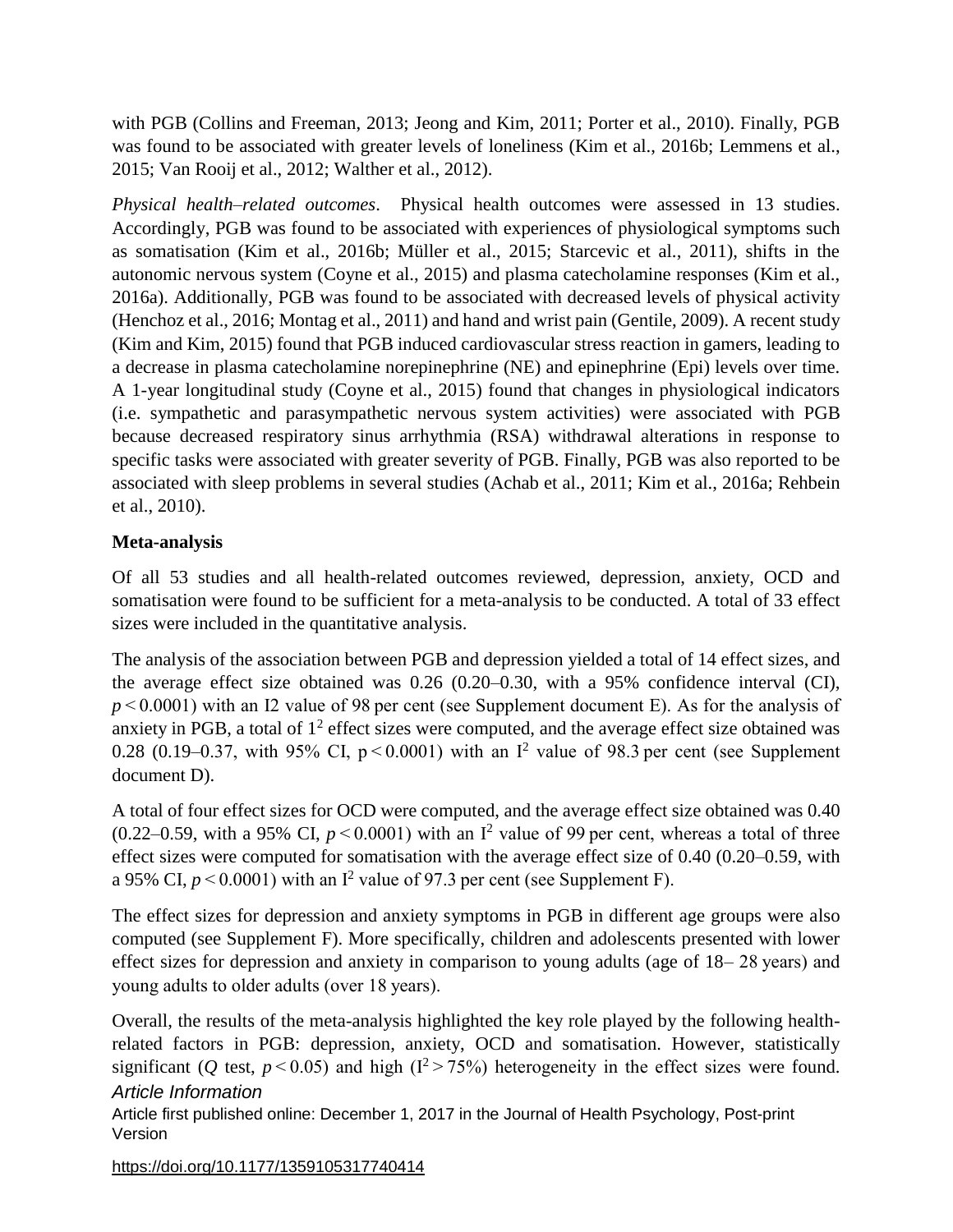Analysis of the funnel plots showed considerable heterogeneity in the effects, but no significant risk of publication bias across all studies reviewed. The Egger test results ranged between  $p = 0.244$ and 818 (see Supplement F).

### **Discussion**

This study aimed at identifying the most relevant, adverse health-related outcomes associated with PGB. In order to achieve this aim, a systematic review was conducted using a total of 50 studies. Overall, the findings provided new insights showing how PGB negatively impacts psychological, social and physical health.

This review provides robust evidence of the overall significant negative links between PGB and health-related outcomes, especially in the psychological health domain, which is in line with previous studies (Fuster et al., 2016; Greitemeyer and Mügge, 2014; King et al., 2013; Pontes & Griffiths, 2015c, 2016; Pontes et al., 2016; Pontes et al., 2017; Saunders et al., 2017). This was the first study quantifying the correlations between PGB and specific health indicators, such as depression, anxiety, OCD and somatisation. The meta-analysis showed that these health correlates had an average small-to-medium effect size. Adverse health-related effects in PGB were generally heterogeneous ( $I^2 > 75\%$ ; Higgins et al., 2003). Regarding the age-related findings, depression and anxiety symptoms yielded a medium effect size in young adults or adults, whereas the effect size was small in the group of adolescents. Future research should examine the role of develop-mental factors in the relationship between risk factors of PGB as this may help designing efficacious intervention programmes.

Although many studies investigated associated psychological health-related outcomes in PGB, recent studies (e.g. Baer et al., 2012; Collins and Freeman, 2013; Festl et al., 2013; Jeong and Kim, 2011; Lee and Leeson, 2015) examined distinct underlying interpersonal mechanisms of PGB (e.g. family harmony and functioning, social support online and offline and social activities with peers and friends). Socioemotional factors such as social capabili-ties (e.g. Peng and Liu, 2010; Rehbein et al., 2010; Walther et al., 2012), personal character-istics (Charlton and Danforth, 2010; Peters and Malesky, 2008) and loneliness (e.g. Kim et al., 2016b; Lemmens et al., 2015; Van Rooij et al., 2012) were also implicated in PGB. Based on the findings obtained, it can be argued that social and interactive schemes in videogames may motivate gamers to seek more social inter-actions within videogames as opposed to real-life interactions. This assumption has also been recently corroborated by recent empirical studies evaluating the social nature of video games and PGB (Pontes, in press). Furthermore, external stressors (e.g. problems in family function) may lead to a greater risk of PGB.

In terms of physical health–related outcomes linked to PGB, it was found that the most frequently reported outcomes were alterations in physical functioning such as somatisation (e.g. Kim et al., 2016b; Müller et al., 2015) and sleep disturbances (Achab et al., 2011; Kim et al., 2016a; Rehbein et al., 2010). Furthermore, preliminary evidence emerged suggesting that PGB may contribute to

### *Article Information*

Article first published online: December 1, 2017 in the Journal of Health Psychology, Post-print Version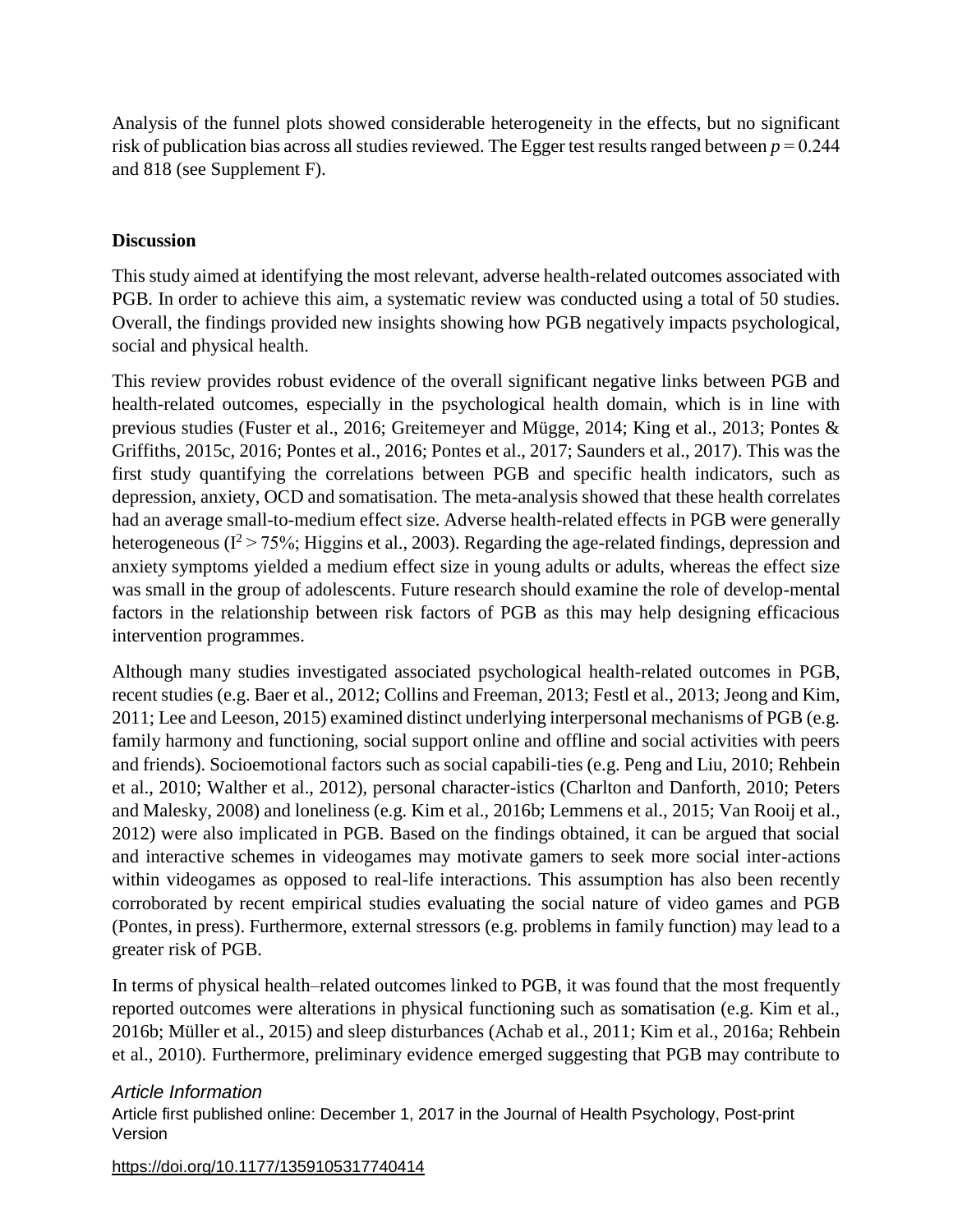a lack of physical activity (Henchoz et al., 2016; Rehbein et al., 2010) even though this relationship is not causal (Mentzoni et al., 2011). This assumption is plausible given that videogames can jeopardise engagement in physical activities leading to sedentary behaviour (Rideout et al., 2010).

A small amount of studies investigated changes in PGB symptoms longitudinally (Rehbein and Baier, 2013; Scharkow et al., 2014; Van Rooij et al., 2011). Previous research found that PGB is unstable due to spontaneous remission. More specifically, studies have found that up to 50% of individuals may recover naturally (e.g., Gentile et al., 2011; Scharkow et al., 2014). By contrast, further longitudinal evidence found a high degree of consistency in PGB symptoms (Gentile et al., 2011; Rehbein and Baier, 2013). Although problematic pat-terns of technology can occur at young ages (Andreassen, 2015), the stability and long-term influences of PGB are not so well understood. Additional longitudinal data are required to unravel the temporal patterns and directionality of PGB symptoms in relation to adverse health correlates.

Previous work has shown that the level of severity in terms of gaming time and harmful engagement differs between PGB individuals (Griffiths et al., 2016). Moreover, high video-game engagement indicates a less severe problem compared to PGB (Brunborg et al., 2013) as time spent gaming is not necessarily associated with the health-related problems in gamers' lives (Brunborg et al., 2014). The strengths of this study included a search strategy used that focused on studies employing the core PGB criteria, making this review and analysis highly comparable in contrast to PGB studies based on game duration or inconsistent assessment criteria.

Notwithstanding this, potential limitations in this study need to be acknowledged. First, only reports published in English were reviewed, implying that potential relevant studies may have been inadvertently over-looked. Second, the results reported are largely cross-sectional, thus not allowing causal inferences regarding PGB and health-related outcomes. Additionally, sampling bias may have occurred as most participants across the studies reviewed were recruited from online gaming forums and social networking sites. Third, there was significant variability in the measurement of PGB and health-related outcomes, and most studies defined PGB and healthrelated outcomes based upon participants' self-report, potentially introducing response bias or socially desirable responding. Moreover, most studies employed inconsistent cut-off to determine PGB, and only a few studies employed the new IGD frame-work from the DSM-5 to assess the behaviour. Fourth, due to heterogeneity of the data obtained, it was impossible to examine the overall effect sizes for all relevant health out-comes. Finally, most of the studies reviewed included male-only samples, and thus, future studies should include more female participants to ascertain specific gender-related differences in PGB.

Future longitudinal studies evaluating the direction of the causal relationship between PGB and changes in health-related factors should be conducted to further corroborate the findings reported here. Additionally, research on PGB should adopt a socio-ecological approach (i.e. individual, gaming culture, relationship, community and societal level) as it may enhance the understanding of PGB.

### *Article Information*

Article first published online: December 1, 2017 in the Journal of Health Psychology, Post-print Version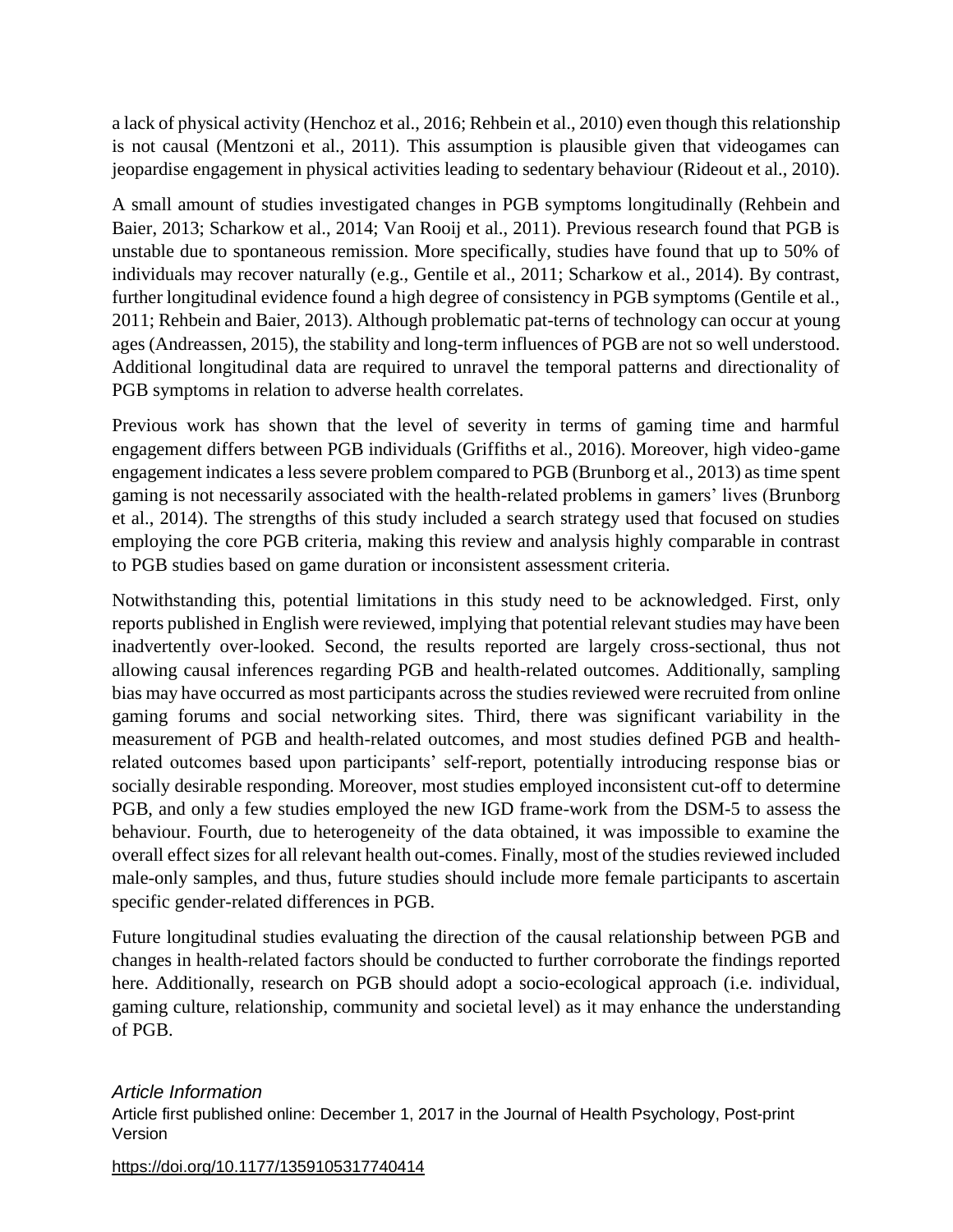Taken together, to the best of authors' knowledge, this is the first study that has systematically reviewed key adverse health– related outcomes linked to PGB. The findings obtained suggested that health-related factors such as depression, anxiety, OCD and somatisation were strongly associated to PGB, further highlighting the need for PGB assessment in young people with highrisk profiles for behavioural problems. In this context, developing further preventive initiatives in respect to PGB may be beneficial. Such initiatives should be targeted to the psychosocial characteristics of individuals at risk for PGB in a holistic way. Finally, the development of prevention and treatment programmes should include activities that build social competence and the skills to handle stress.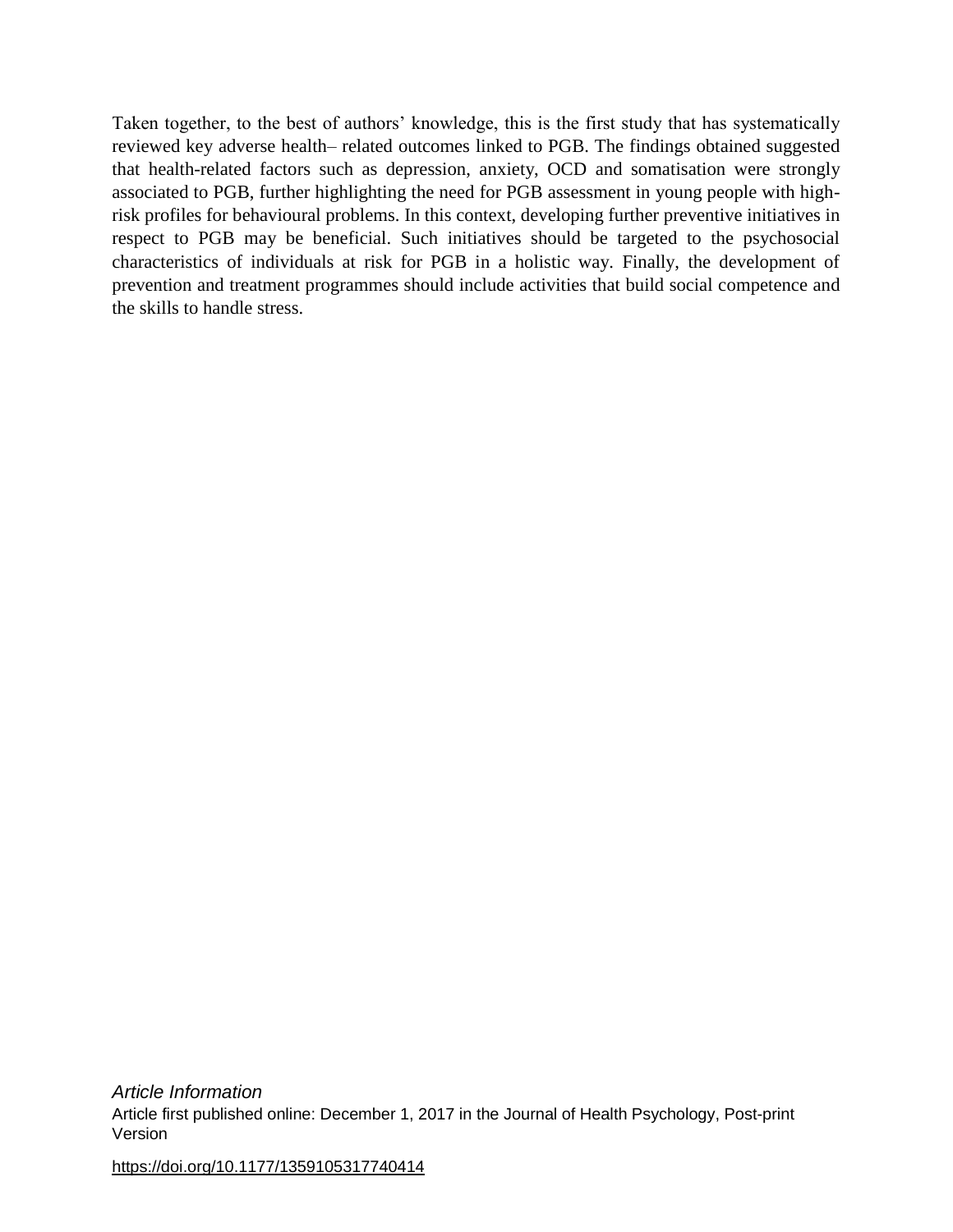### **References**

Achab, S, Nicolier, M, Mauny, F. (2011) Massively multiplayer online role-playing games: Comparing characteristics of addict vs non-addict online recruited gamers in a French adult population. BMC Psychiatry 11(144): 156. [Google Scholar,](http://scholar.google.com/scholar_lookup?hl=en&publication_year=2011&pages=156&issue=144&author=S+Achab&author=M+Nicolier&author=F+Mauny&title=Massively+multiplayer+online+role-playing+games:+Comparing+characteristics+of+addict+vs+non-addict+online+recruited+gamers+in+a+French+adult+population&) [Medline](http://journals.sagepub.com/servlet/linkout?suffix=bibr1-1359105317740414&dbid=8&doi=10.1177%2F1359105317740414&key=21961801)

Achenbach, TM (1991) Manual for the Child Behavior Checklist and 1991 Profile. Burlington, VT: Department of Psychiatry, University of Vermont. [Google Scholar](http://scholar.google.com/scholar_lookup?hl=en&publication_year=1991&issue=144&author=TM+Achenbach&title=Manual+for+the+Child+Behavior+Checklist+and+1991+Profile&)

Andreassen, CS (2015) Online social network site addiction: A comprehensive review. Current Addiction Reports 2: 175–184. [Google Scholar,](http://scholar.google.com/scholar_lookup?hl=en&publication_year=2015&pages=175-184&author=CS+Andreassen&title=Online+social+network+site+addiction:+A+comprehensive+review&) [Crossref](http://journals.sagepub.com/servlet/linkout?suffix=bibr3-1359105317740414&dbid=16&doi=10.1177%2F1359105317740414&key=10.1007%2Fs40429-015-0056-9)

Andreassen, CS, Billieux, J, Griffiths, MD. (2016) The relationship between addictive use of social media and video games and symptoms of psychiatric disorders: A large-scale crosssectional study. Psychology Addictive Behavior 30(2): 252–262. [Google](http://scholar.google.com/scholar_lookup?hl=en&publication_year=2016&pages=252-262&issue=2&author=CS+Andreassen&author=J+Billieux&author=MD+Griffiths&title=The+relationship+between+addictive+use+of+social+media+and+video+games+and+symptoms+of+psychiatric+disorders:+A+large-scale+cross-sectional+study&)  [Scholar,](http://scholar.google.com/scholar_lookup?hl=en&publication_year=2016&pages=252-262&issue=2&author=CS+Andreassen&author=J+Billieux&author=MD+Griffiths&title=The+relationship+between+addictive+use+of+social+media+and+video+games+and+symptoms+of+psychiatric+disorders:+A+large-scale+cross-sectional+study&) [Crossref,](http://journals.sagepub.com/servlet/linkout?suffix=bibr4-1359105317740414&dbid=16&doi=10.1177%2F1359105317740414&key=10.1037%2Fadb0000160) [Medline](http://journals.sagepub.com/servlet/linkout?suffix=bibr4-1359105317740414&dbid=8&doi=10.1177%2F1359105317740414&key=26999354)

American Psychiatric Association (APA) (2000) Diagnostic and Statistical Manual of Mental Disorders (4th edn). Washington, DC: APA. [Google Scholar](http://scholar.google.com/scholar_lookup?hl=en&publication_year=2000&issue=2&title=Diagnostic+and+Statistical+Manual+of+Mental+Disorders&)

American Psychiatric Association (APA) (2013) Diagnostic and Statistical Manual of Mental Disorders (5th edn). Washington, DC: APA. [Google Scholar,](http://scholar.google.com/scholar_lookup?hl=en&publication_year=2013&issue=2&title=Diagnostic+and+Statistical+Manual+of+Mental+Disorders&) [Crossref](http://journals.sagepub.com/servlet/linkout?suffix=bibr6-1359105317740414&dbid=16&doi=10.1177%2F1359105317740414&key=10.1176%2Fappi.books.9780890425596)

Baer, S, Saran, K, Green, DA (2012) Computer/gaming station use in youth: Correlations among use, addiction and functional impairment. Paediatrics and Child Health 17(8): 427– 431. [Google Scholar,](http://scholar.google.com/scholar_lookup?hl=en&publication_year=2012&pages=427-431&issue=8&author=S+Baer&author=K+Saran&author=DA+Green&title=Computer/gaming+station+use+in+youth:+Correlations+among+use,+addiction+and+functional+impairment&) [Crossref](http://journals.sagepub.com/servlet/linkout?suffix=bibr7-1359105317740414&dbid=16&doi=10.1177%2F1359105317740414&key=10.1093%2Fpch%2F17.8.427)

Barry, MM, Friedli, L (2008) The Influence of Social, Demographic and Physical Factors on Positive Mental Health in Children, Adults and Older People. Foresight Mental Capital and Wellbeing Project. State-of-Science Review: SR-B3. London: Government Office of Science and Innovation. [Google Scholar](http://scholar.google.com/scholar_lookup?hl=en&publication_year=2008&issue=8&author=MM+Barry&author=L+Friedli&title=The+Influence+of+Social,+Demographic+and+Physical+Factors+on+Positive+Mental+Health+in+Children,+Adults+and+Older+People&)

Beck, AT, Steer, RA, Brown, GK (1996) Manual for the Beck Depression Inventory–II. San Antonio, TX: Psychological Corporation. [Google Scholar](http://scholar.google.com/scholar_lookup?hl=en&publication_year=1996&issue=8&author=AT+Beck&author=RA+Steer&author=GK+Brown&title=Manual+for+the+Beck+Depression+Inventory%E2%80%93II&)

Beck, AT, Ward, CH, Mendelson, M. (1961) An inventory for measuring depression. Archives of General Psychiatry 4: 561–571. [Google Scholar,](http://scholar.google.com/scholar_lookup?hl=en&publication_year=1961&pages=561-571&author=AT+Beck&author=CH+Ward&author=M+Mendelson&title=An+inventory+for+measuring+depression&) [Crossref,](http://journals.sagepub.com/servlet/linkout?suffix=bibr10-1359105317740414&dbid=16&doi=10.1177%2F1359105317740414&key=10.1001%2Farchpsyc.1961.01710120031004) [Medline](http://journals.sagepub.com/servlet/linkout?suffix=bibr10-1359105317740414&dbid=8&doi=10.1177%2F1359105317740414&key=13688369)

Borenstein, M, Hedges, LV, Higgins, JPT. (2009) Converting among effect sizes. In: Borenstein, M, Hedges, LV, Higgins, JPT. (eds) Introduction to Meta-Analysis. Chichester: John Wiley & Sons, pp. 45–49. [Google Scholar,](http://scholar.google.com/scholar_lookup?hl=en&publication_year=2009&pages=45-49&author=M+Borenstein&author=LV+Hedges&author=JPT+Higgins&title=Introduction+to+Meta-Analysis&) [Crossref](http://journals.sagepub.com/servlet/linkout?suffix=bibr11-1359105317740414&dbid=16&doi=10.1177%2F1359105317740414&key=10.1002%2F9780470743386.ch7)

### *Article Information*

Article first published online: December 1, 2017 in the Journal of Health Psychology, Post-print Version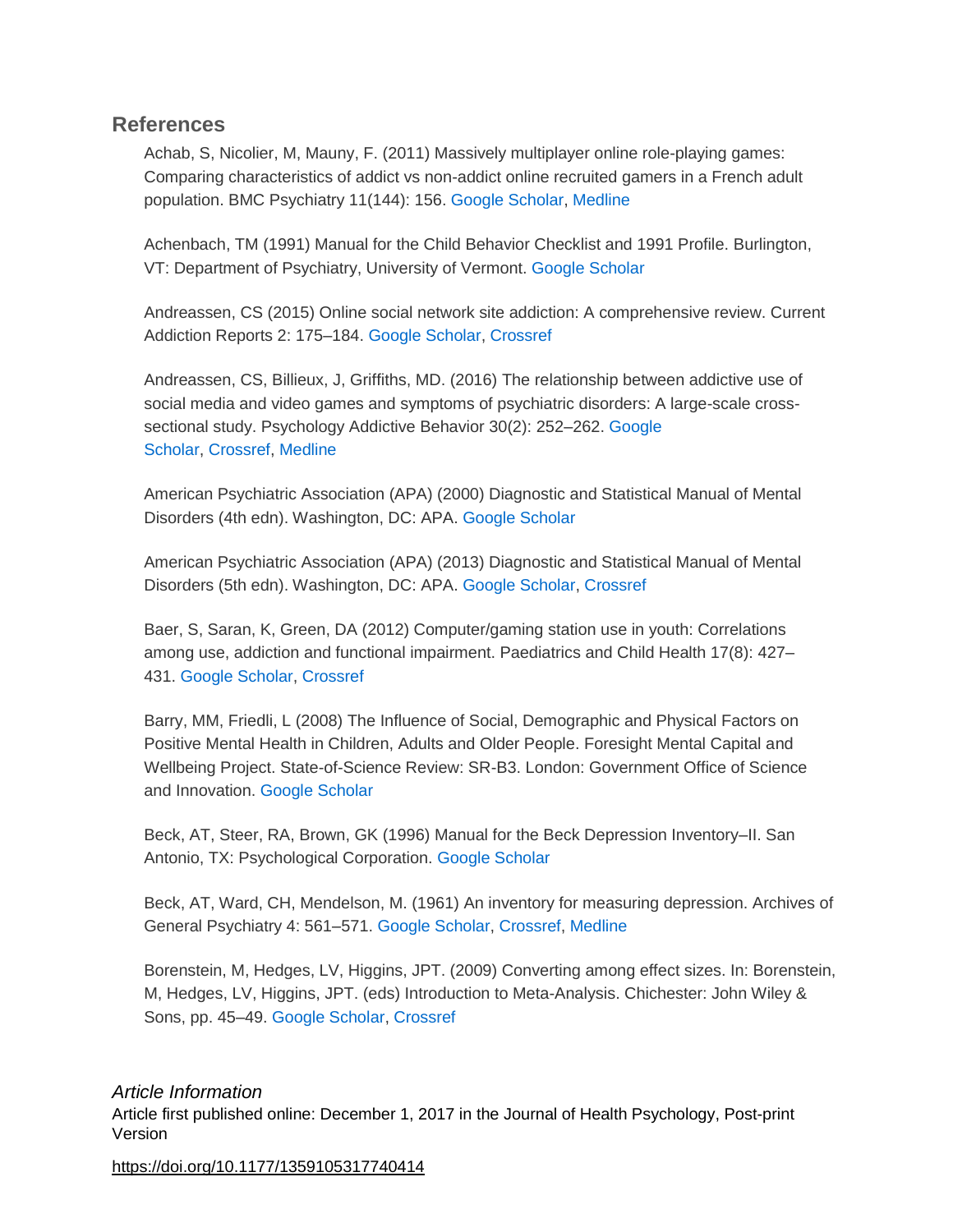Bouna-Pyrrou, P, Mühle, C, Kornhuber, J. (2015) Internet gaming disorder, social network disorder and laterality: Handedness relates to pathological use of social networks. Journal of Neural Transmission 122(8): 1187–1196. [Google Scholar,](http://scholar.google.com/scholar_lookup?hl=en&publication_year=2015&pages=1187-1196&issue=8&author=P+Bouna-Pyrrou&author=C+M%C3%BChle&author=J+Kornhuber&title=Internet+gaming+disorder,+social+network+disorder+and+laterality:+Handedness+relates+to+pathological+use+of+social+networks&) [Crossref,](http://journals.sagepub.com/servlet/linkout?suffix=bibr12-1359105317740414&dbid=16&doi=10.1177%2F1359105317740414&key=10.1007%2Fs00702-014-1361-5) [Medline](http://journals.sagepub.com/servlet/linkout?suffix=bibr12-1359105317740414&dbid=8&doi=10.1177%2F1359105317740414&key=25576300)

Brunborg, GS, Mentzoni, RA, Frøyland, LR (2014) Is video gaming, or video game addiction, associated with depression, academic achievement, heavy episodic drinking, or conduct problems? Journal of Behavioral Addictions 3(1): 27–32. [Google Scholar,](http://scholar.google.com/scholar_lookup?hl=en&publication_year=2014&pages=27-32&issue=1&author=GS+Brunborg&author=RA+Mentzoni&author=LR+Fr%C3%B8yland&title=Is+video+gaming,+or+video+game+addiction,+associated+with+depression,+academic+achievement,+heavy+episodic+drinking,+or+conduct+problems?&) [Crossref,](http://journals.sagepub.com/servlet/linkout?suffix=bibr13-1359105317740414&dbid=16&doi=10.1177%2F1359105317740414&key=10.1556%2FJBA.3.2014.002) [Medline](http://journals.sagepub.com/servlet/linkout?suffix=bibr13-1359105317740414&dbid=8&doi=10.1177%2F1359105317740414&key=25215212)

Brunborg, GS, Mentzoni, RA, Melkevik, OR. (2013) Gaming addiction, gaming engagement, and psychological health complaints among Norwegian adolescents. Media Psychology 16: 115–128. [Google Scholar,](http://scholar.google.com/scholar_lookup?hl=en&publication_year=2013&pages=115-128&author=GS+Brunborg&author=RA+Mentzoni&author=OR+Melkevik&title=Gaming+addiction,+gaming+engagement,+and+psychological+health+complaints+among+Norwegian+adolescents&) [Crossref](http://journals.sagepub.com/servlet/linkout?suffix=bibr14-1359105317740414&dbid=16&doi=10.1177%2F1359105317740414&key=10.1080%2F15213269.2012.756374)

Charlton, JP, Danforth, IDW (2010) Validating the distinction between computer addiction and engagement: Online game playing and personality. Behaviour & Information Technology 29(6): 601–613. [Google Scholar,](http://scholar.google.com/scholar_lookup?hl=en&publication_year=2010&pages=601-613&issue=6&author=JP+Charlton&author=IDW+Danforth&title=Validating+the+distinction+between+computer+addiction+and+engagement:+Online+game+playing+and+personality&) [Crossref](http://journals.sagepub.com/servlet/linkout?suffix=bibr15-1359105317740414&dbid=16&doi=10.1177%2F1359105317740414&key=10.1080%2F01449290903401978)

Chen, S, Weng, L, Su, Y. (2003) Development of a Chinese Internet addiction scale and its psychometric study. Chinese Journal of Psychology 45: 279–294. [Google Scholar](http://scholar.google.com/scholar_lookup?hl=en&publication_year=2003&pages=279-294&author=S+Chen&author=L+Weng&author=Y+Su&title=Development+of+a+Chinese+Internet+addiction+scale+and+its+psychometric+study&)

Cohen, J (1992) A power primer. Psychological Bulletin 112: 155–159. [Google](http://scholar.google.com/scholar_lookup?hl=en&publication_year=1992&pages=155-159&author=J+Cohen&title=A+power+primer&)  [Scholar,](http://scholar.google.com/scholar_lookup?hl=en&publication_year=1992&pages=155-159&author=J+Cohen&title=A+power+primer&) [Crossref,](http://journals.sagepub.com/servlet/linkout?suffix=bibr17-1359105317740414&dbid=16&doi=10.1177%2F1359105317740414&key=10.1037%2F0033-2909.112.1.155) [Medline](http://journals.sagepub.com/servlet/linkout?suffix=bibr17-1359105317740414&dbid=8&doi=10.1177%2F1359105317740414&key=19565683)

Collins, E, Freeman, J (2013) Do problematic and non-problematic video game players differ in extraversion, trait empathy, social capital and prosocial tendencies? Computers in Human Behavior 29(5): 1933–1940. [Google Scholar,](http://scholar.google.com/scholar_lookup?hl=en&publication_year=2013&pages=1933-1940&issue=5&author=E+Collins&author=J+Freeman&title=Do+problematic+and+non-problematic+video+game+players+differ+in+extraversion,+trait+empathy,+social+capital+and+prosocial+tendencies?&) [Crossref](http://journals.sagepub.com/servlet/linkout?suffix=bibr18-1359105317740414&dbid=16&doi=10.1177%2F1359105317740414&key=10.1016%2Fj.chb.2013.03.002)

Connolly, MT, Boyle, AE, MacArthur, E. (2012) A systematic literature review of empirical evidence on computer games and serious games. Computers & Education 59(2): 661– 686. [Google Scholar,](http://scholar.google.com/scholar_lookup?hl=en&publication_year=2012&pages=661-686&issue=2&author=MT+Connolly&author=AE+Boyle&author=E+MacArthur&title=A+systematic+literature+review+of+empirical+evidence+on+computer+games+and+serious+games&) [Crossref](http://journals.sagepub.com/servlet/linkout?suffix=bibr19-1359105317740414&dbid=16&doi=10.1177%2F1359105317740414&key=10.1016%2Fj.compedu.2012.03.004)

Costa, PT, McCrae, RR (1992) Revised NEO Personality Inventory (NEO-PI-R) and NEO Fivefactor Inventory (NEO-FFI) Professional Manual. Odessa, FL: Psychological Assessment Resources. [Google Scholar](http://scholar.google.com/scholar_lookup?hl=en&publication_year=1992&issue=2&author=PT+Costa&author=RR+McCrae&title=Revised+NEO+Personality+Inventory+(NEO-PI-R)+and+NEO+Five-factor+Inventory+(NEO-FFI)+Professional+Manual&)

Coyne, SM, Dyer, WJ, Densley, R. (2015) Physiological indicators of pathologic video game use in adolescence. Journal of Adolescent Health 56(3): 307–313. [Google](http://scholar.google.com/scholar_lookup?hl=en&publication_year=2015&pages=307-313&issue=3&author=SM+Coyne&author=WJ+Dyer&author=R+Densley&title=Physiological+indicators+of+pathologic+video+game+use+in+adolescence&)  [Scholar,](http://scholar.google.com/scholar_lookup?hl=en&publication_year=2015&pages=307-313&issue=3&author=SM+Coyne&author=WJ+Dyer&author=R+Densley&title=Physiological+indicators+of+pathologic+video+game+use+in+adolescence&) [Crossref,](http://journals.sagepub.com/servlet/linkout?suffix=bibr21-1359105317740414&dbid=16&doi=10.1177%2F1359105317740414&key=10.1016%2Fj.jadohealth.2014.10.271) [Medline](http://journals.sagepub.com/servlet/linkout?suffix=bibr21-1359105317740414&dbid=8&doi=10.1177%2F1359105317740414&key=25586229)

CRD (2008) Centre for Reviews and Dissemination Systematic Reviews. CRD's Guidance for Undertaking Reviews in Health Care. University of York. Available

### *Article Information*

Article first published online: December 1, 2017 in the Journal of Health Psychology, Post-print Version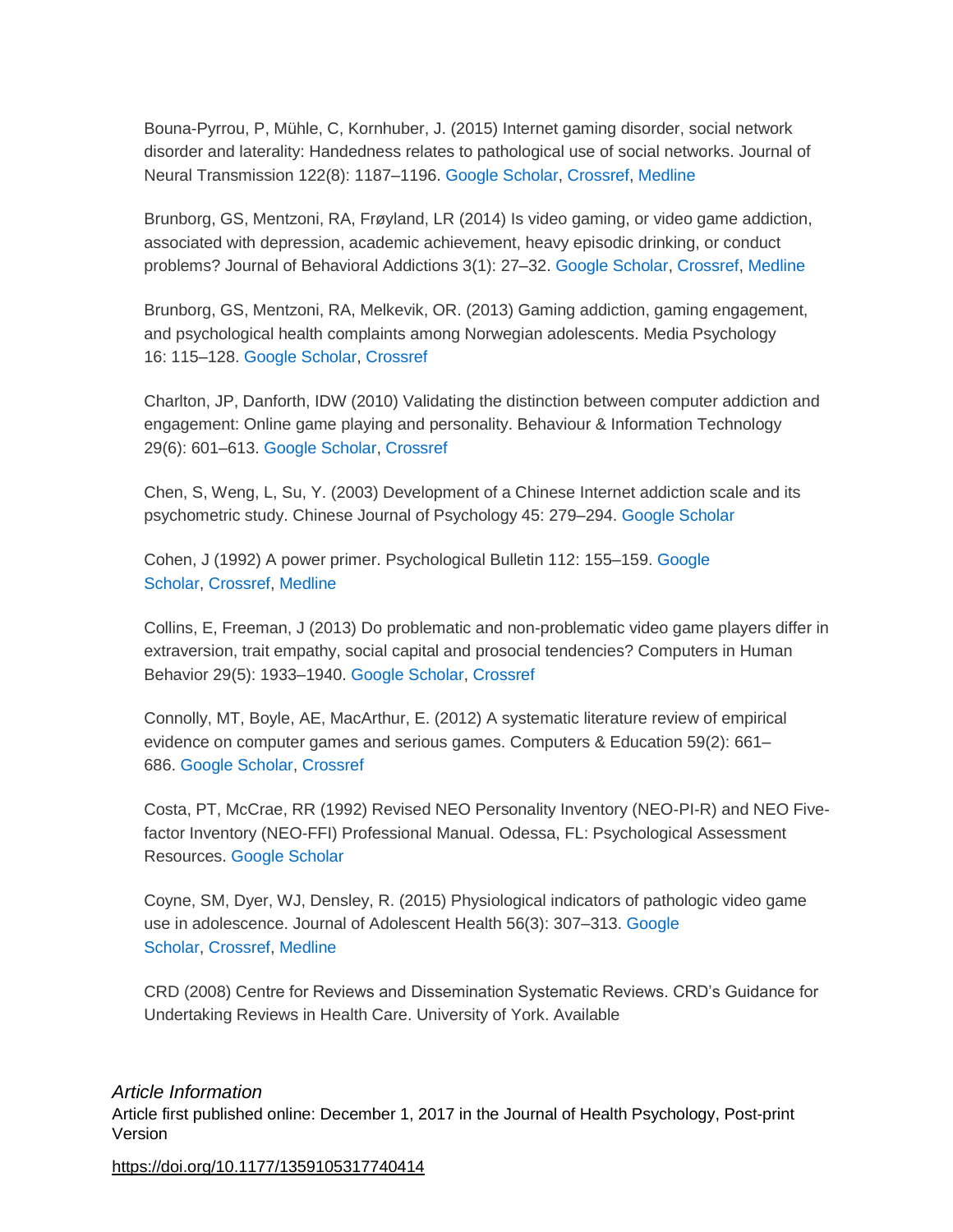at: [https://www.york.ac.uk/media/crd/Systematic\\_Reviews.pdf](https://www.york.ac.uk/media/crd/Systematic_Reviews.pdf) (accessed 7 June 2016). [Google](http://scholar.google.com/scholar_lookup?hl=en&publication_year=2008&pages=307-313&issue=3&title=Centre+for+Reviews+and+Dissemination+Systematic+Reviews.+CRD%E2%80%99s+Guidance+for+Undertaking+Reviews+in+Health+Care&)  **[Scholar](http://scholar.google.com/scholar_lookup?hl=en&publication_year=2008&pages=307-313&issue=3&title=Centre+for+Reviews+and+Dissemination+Systematic+Reviews.+CRD%E2%80%99s+Guidance+for+Undertaking+Reviews+in+Health+Care&)** 

Desai, RA, Krishnan-Sarin, S, Cavallo, D. (2010) Video-gaming among high school students: Health correlates, gender differences, and problematic gaming. Pediatrics 126(6): e1414– e1124. [Google Scholar,](http://scholar.google.com/scholar_lookup?hl=en&publication_year=2010&pages=e1414-e1124&issue=6&author=RA+Desai&author=S+Krishnan-Sarin&author=D+Cavallo&title=Video-gaming+among+high+school+students:+Health+correlates,+gender+differences,+and+problematic+gaming&) [Crossref,](http://journals.sagepub.com/servlet/linkout?suffix=bibr23-1359105317740414&dbid=16&doi=10.1177%2F1359105317740414&key=10.1542%2Fpeds.2009-2706) [Medline](http://journals.sagepub.com/servlet/linkout?suffix=bibr23-1359105317740414&dbid=8&doi=10.1177%2F1359105317740414&key=21078729)

Diener, E, Emmons, RA, Larsen, RJ. (1985) The satisfaction with life scale. Journal of Personality Assessment 49: 71–76. [Google Scholar,](http://scholar.google.com/scholar_lookup?hl=en&publication_year=1985&pages=71-76&author=E+Diener&author=RA+Emmons&author=RJ+Larsen&title=The+satisfaction+with+life+scale&) [Crossref,](http://journals.sagepub.com/servlet/linkout?suffix=bibr24-1359105317740414&dbid=16&doi=10.1177%2F1359105317740414&key=10.1207%2Fs15327752jpa4901_13) [Medline](http://journals.sagepub.com/servlet/linkout?suffix=bibr24-1359105317740414&dbid=8&doi=10.1177%2F1359105317740414&key=16367493)

Dworak, M, Schierl, T, Bruns, T. (2007) Impact of singular excessive computer game and television exposure on sleep patterns and memory performance of school-aged children. Pediatrics 120(5): 978–985. [Google Scholar,](http://scholar.google.com/scholar_lookup?hl=en&publication_year=2007&pages=978-985&issue=5&author=M+Dworak&author=T+Schierl&author=T+Bruns&title=Impact+of+singular+excessive+computer+game+and+television+exposure+on+sleep+patterns+and+memory+performance+of+school-aged+children&) [Crossref,](http://journals.sagepub.com/servlet/linkout?suffix=bibr25-1359105317740414&dbid=16&doi=10.1177%2F1359105317740414&key=10.1542%2Fpeds.2007-0476) [Medline](http://journals.sagepub.com/servlet/linkout?suffix=bibr25-1359105317740414&dbid=8&doi=10.1177%2F1359105317740414&key=17974734)

EU Kids Online (2014) Findings, Methods and Recommendations. 25 September 2016. EU Kids Online, LSE. Available at: <https://lsedesignunit.com/EUKidsOnline/offline/download.pdf> (accessed 17 November 2016). [Google Scholar](http://scholar.google.com/scholar_lookup?hl=en&publication_year=2014&pages=978-985&issue=5&title=Findings,+Methods+and+Recommendations&)

Ferguson, CJ, Coulson, M, Barnett, J (2011) A meta-analysis of pathological gaming prevalence and comorbidity with mental health, academic and social problems. Journal of Psychiatric Research 45(12): 1573–1578. [Google Scholar,](http://scholar.google.com/scholar_lookup?hl=en&publication_year=2011&pages=1573-1578&issue=12&author=CJ+Ferguson&author=M+Coulson&author=J+Barnett&title=A+meta-analysis+of+pathological+gaming+prevalence+and+comorbidity+with+mental+health,+academic+and+social+problems&) [Crossref,](http://journals.sagepub.com/servlet/linkout?suffix=bibr27-1359105317740414&dbid=16&doi=10.1177%2F1359105317740414&key=10.1016%2Fj.jpsychires.2011.09.005) [Medline](http://journals.sagepub.com/servlet/linkout?suffix=bibr27-1359105317740414&dbid=8&doi=10.1177%2F1359105317740414&key=21925683)

Festl, R, Scharkow, M, Quandt, T (2013) Problematic computer game use among adolescents, younger and older adults. Addiction 108(3): 592–599. [Google Scholar,](http://scholar.google.com/scholar_lookup?hl=en&publication_year=2013&pages=592-599&issue=3&author=R+Festl&author=M+Scharkow&author=T+Quandt&title=Problematic+computer+game+use+among+adolescents,+younger+and+older+adults&) [Crossref,](http://journals.sagepub.com/servlet/linkout?suffix=bibr28-1359105317740414&dbid=16&doi=10.1177%2F1359105317740414&key=10.1111%2Fadd.12016) [Medline](http://journals.sagepub.com/servlet/linkout?suffix=bibr28-1359105317740414&dbid=8&doi=10.1177%2F1359105317740414&key=23078146)

Forrest, CJ, King, DL, Delfabbro, PH (2016) The measurement of maladaptive cognitions underlying problematic video-game playing among adults. Computers in Human Behavior 55A: 399–405. [Google Scholar,](http://scholar.google.com/scholar_lookup?hl=en&publication_year=2016&pages=399-405&author=CJ+Forrest&author=DL+King&author=PH+Delfabbro&title=The+measurement+of+maladaptive+cognitions+underlying+problematic+video-game+playing+among+adults&) [Crossref](http://journals.sagepub.com/servlet/linkout?suffix=bibr29-1359105317740414&dbid=16&doi=10.1177%2F1359105317740414&key=10.1016%2Fj.chb.2015.09.017)

Fuster, H, Carbonell, X, Pontes, HM (2016) Spanish validation of the Internet Gaming Disorder-20 (IGD-20) Test. Computers in Human Behavior 56: 215–224. [Google Scholar,](http://scholar.google.com/scholar_lookup?hl=en&publication_year=2016&pages=215-224&author=H+Fuster&author=X+Carbonell&author=HM+Pontes&title=Spanish+validation+of+the+Internet+Gaming+Disorder-20+(IGD-20)+Test&) [Crossref](http://journals.sagepub.com/servlet/linkout?suffix=bibr30-1359105317740414&dbid=16&doi=10.1177%2F1359105317740414&key=10.1016%2Fj.chb.2015.11.050)

Gentile, D (2009) Pathological video-game use among youth ages 8 to 18: A national study. Psychological Science 20(5): 594–602. [Google Scholar,](http://scholar.google.com/scholar_lookup?hl=en&publication_year=2009&pages=594-602&issue=5&author=D+Gentile&title=Pathological+video-game+use+among+youth+ages+8+to+18:+A+national+study&) [Link](http://journals.sagepub.com/doi/10.1111/j.1467-9280.2009.02340.x)

Gentile, DA, Choo, H, Liau, A. (2011) Pathological video game use among youths: A two-year longitudinal study. Pediatrics 127(2): 319–329. [Google Scholar,](http://scholar.google.com/scholar_lookup?hl=en&publication_year=2011&pages=319-329&issue=2&author=DA+Gentile&author=H+Choo&author=A+Liau&title=Pathological+video+game+use+among+youths:+A+two-year+longitudinal+study&) [Crossref,](http://journals.sagepub.com/servlet/linkout?suffix=bibr32-1359105317740414&dbid=16&doi=10.1177%2F1359105317740414&key=10.1542%2Fpeds.2010-1353) [Medline](http://journals.sagepub.com/servlet/linkout?suffix=bibr32-1359105317740414&dbid=8&doi=10.1177%2F1359105317740414&key=21242221)

Goodman, R (1997) The Strengths and Difficulties Questionnaire: A research note. Journal of Child Psychology and Psychiatry 38(5): 581–586. [Google Scholar,](http://scholar.google.com/scholar_lookup?hl=en&publication_year=1997&pages=581-586&issue=5&author=R+Goodman&title=The+Strengths+and+Difficulties+Questionnaire:+A+research+note&) [Crossref,](http://journals.sagepub.com/servlet/linkout?suffix=bibr33-1359105317740414&dbid=16&doi=10.1177%2F1359105317740414&key=10.1111%2Fj.1469-7610.1997.tb01545.x) [Medline](http://journals.sagepub.com/servlet/linkout?suffix=bibr33-1359105317740414&dbid=8&doi=10.1177%2F1359105317740414&key=9255702)

#### *Article Information*

Article first published online: December 1, 2017 in the Journal of Health Psychology, Post-print Version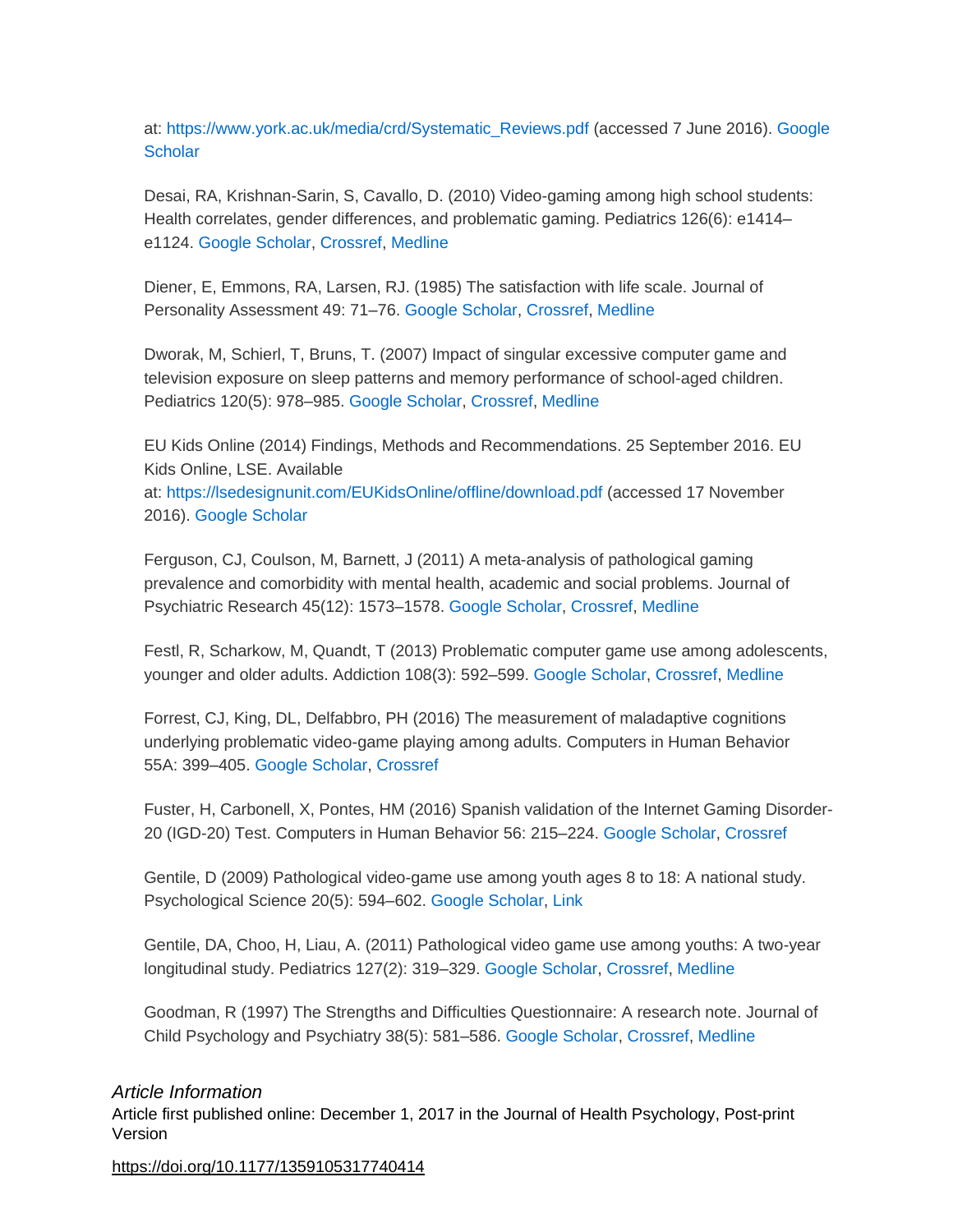Greitemeyer, T, Mügge, DO (2014) Video games do affect social outcomes: A meta-analytic review of the effects of violent and prosocial video game play. Personality and Social Psychology Bulletin 40(5): 1–12. [Google Scholar,](http://scholar.google.com/scholar_lookup?hl=en&publication_year=2014&pages=1-12&issue=5&author=T+Greitemeyer&author=DO+M%C3%BCgge&title=Video+games+do+affect+social+outcomes:+A+meta-analytic+review+of+the+effects+of+violent+and+prosocial+video+game+play&) [Link](http://journals.sagepub.com/doi/10.1177/0146167213520459)

Griffiths, MD (1996) Behavioural addiction: An issue for everybody? Employee Counselling Today 8(3): 19–25. [Google Scholar,](http://scholar.google.com/scholar_lookup?hl=en&publication_year=1996&pages=19-25&issue=3&author=MD+Griffiths&title=Behavioural+addiction:+An+issue+for+everybody?&) [Crossref](http://journals.sagepub.com/servlet/linkout?suffix=bibr35-1359105317740414&dbid=16&doi=10.1177%2F1359105317740414&key=10.1108%2F13665629610116872)

Griffiths, MD, Pontes, HM (2014) Internet addiction disorder and Internet Gaming Disorder are not the same. Journal of Addiction Research & Therapy 5(4): e124. [Google Scholar,](http://scholar.google.com/scholar_lookup?hl=en&publication_year=2014&pages=e124&issue=4&author=MD+Griffiths&author=HM+Pontes&title=Internet+addiction+disorder+and+Internet+Gaming+Disorder+are+not+the+same&) [Crossref](http://journals.sagepub.com/servlet/linkout?suffix=bibr36-1359105317740414&dbid=16&doi=10.1177%2F1359105317740414&key=10.4172%2F2155-6105.1000e124)

Griffiths, MD, Király, O, Pontes, HM. (2015) An overview of problematic gaming. In: Aboujaoude, E, Starcevic, V (eds) Mental Health in the Digital Age: Grave Dangers, Great Promise. Oxford: Oxford University Press, pp. 27–45. [Google Scholar,](http://scholar.google.com/scholar_lookup?hl=en&publication_year=2015&pages=27-45&issue=4&author=MD+Griffiths&author=O+Kir%C3%A1ly&author=HM+Pontes&title=Mental+Health+in+the+Digital+Age:+Grave+Dangers,+Great+Promise&) [Crossref](http://journals.sagepub.com/servlet/linkout?suffix=bibr37-1359105317740414&dbid=16&doi=10.1177%2F1359105317740414&key=10.1093%2Fmed%2F9780199380183.003.0002)

Griffiths, MD, van Roij, A, Kardefelt-Winther, D. (2016) Working towards an international consensus on criteria for assessing Internet Gaming Disorder: A critical commentary on Petry et al. (2014). Addiction 111(1): 167–175. [Google Scholar,](http://scholar.google.com/scholar_lookup?hl=en&publication_year=2016&pages=167-175&issue=1&author=MD+Griffiths&author=A+van+Roij&author=D+Kardefelt-Winther&title=Working+towards+an+international+consensus+on+criteria+for+assessing+Internet+Gaming+Disorder:+A+critical+commentary+on+Petry+et+al.+(2014)&) [Crossref,](http://journals.sagepub.com/servlet/linkout?suffix=bibr38-1359105317740414&dbid=16&doi=10.1177%2F1359105317740414&key=10.1111%2Fadd.13057) [Medline](http://journals.sagepub.com/servlet/linkout?suffix=bibr38-1359105317740414&dbid=8&doi=10.1177%2F1359105317740414&key=26669530)

Haagsma, MC, Pieterse, ME, Peters, O (2012) The prevalence of problematic video gamers in the Netherlands. Cyberpsychology, Behavior, and Social Networking 15(3): 162–168. [Google](http://scholar.google.com/scholar_lookup?hl=en&publication_year=2012&pages=162-168&issue=3&author=MC+Haagsma&author=ME+Pieterse&author=O+Peters&title=The+prevalence+of+problematic+video+gamers+in+the+Netherlands&)  [Scholar,](http://scholar.google.com/scholar_lookup?hl=en&publication_year=2012&pages=162-168&issue=3&author=MC+Haagsma&author=ME+Pieterse&author=O+Peters&title=The+prevalence+of+problematic+video+gamers+in+the+Netherlands&) [Crossref,](http://journals.sagepub.com/servlet/linkout?suffix=bibr39-1359105317740414&dbid=16&doi=10.1177%2F1359105317740414&key=10.1089%2Fcyber.2011.0248) [Medline](http://journals.sagepub.com/servlet/linkout?suffix=bibr39-1359105317740414&dbid=8&doi=10.1177%2F1359105317740414&key=22313358)

Henchoz, Y, Studer, J, Deline, S. (2016) Video gaming disorder and sport and exercise in emerging adulthood: A longitudinal study. Behavioral Medicine 42(2): 105–111. [Google](http://scholar.google.com/scholar_lookup?hl=en&publication_year=2016&pages=105-111&issue=2&author=Y+Henchoz&author=J+Studer&author=S+Deline&title=Video+gaming+disorder+and+sport+and+exercise+in+emerging+adulthood:+A+longitudinal+study&)  [Scholar,](http://scholar.google.com/scholar_lookup?hl=en&publication_year=2016&pages=105-111&issue=2&author=Y+Henchoz&author=J+Studer&author=S+Deline&title=Video+gaming+disorder+and+sport+and+exercise+in+emerging+adulthood:+A+longitudinal+study&) [Crossref,](http://journals.sagepub.com/servlet/linkout?suffix=bibr40-1359105317740414&dbid=16&doi=10.1177%2F1359105317740414&key=10.1080%2F08964289.2014.965127) [Medline](http://journals.sagepub.com/servlet/linkout?suffix=bibr40-1359105317740414&dbid=8&doi=10.1177%2F1359105317740414&key=25258243)

Higgins, JPT, Thompson, SG, Deeks, J. (2003) Measuring inconsistency in meta-analyses. British Medical Journal 327: 557–560. [Google Scholar,](http://scholar.google.com/scholar_lookup?hl=en&publication_year=2003&pages=557-560&author=JPT+Higgins&author=SG+Thompson&author=J+Deeks&title=Measuring+inconsistency+in+meta-analyses&) [Crossref,](http://journals.sagepub.com/servlet/linkout?suffix=bibr41-1359105317740414&dbid=16&doi=10.1177%2F1359105317740414&key=10.1136%2Fbmj.327.7414.557) [Medline](http://journals.sagepub.com/servlet/linkout?suffix=bibr41-1359105317740414&dbid=8&doi=10.1177%2F1359105317740414&key=12958120)

Hull, DC, Williams, GA, Griffiths, MD (2013) Video game characteristics, happiness and flow as predictors of addiction among video game players: A pilot study. Journal of Behavioral Addictions 2(3): 145–152. [Google Scholar,](http://scholar.google.com/scholar_lookup?hl=en&publication_year=2013&pages=145-152&issue=3&author=DC+Hull&author=GA+Williams&author=MD+Griffiths&title=Video+game+characteristics,+happiness+and+flow+as+predictors+of+addiction+among+video+game+players:+A+pilot+study&) [Crossref,](http://journals.sagepub.com/servlet/linkout?suffix=bibr42-1359105317740414&dbid=16&doi=10.1177%2F1359105317740414&key=10.1556%2FJBA.2.2013.005) [Medline](http://journals.sagepub.com/servlet/linkout?suffix=bibr42-1359105317740414&dbid=8&doi=10.1177%2F1359105317740414&key=25215196)

Interactive Software Federation of Europe (ISFE) (2012) Videogames in Europe. European summary report. November 2012. Available at: [http://www.isfe.eu/videogames-europe-2012](http://www.isfe.eu/videogames-europe-2012-consumer-study) [consumer-study](http://www.isfe.eu/videogames-europe-2012-consumer-study) (accessed 20 May 2016). [Google Scholar](http://scholar.google.com/scholar_lookup?hl=en&publication_year=2012&pages=145-152&issue=3&title=Videogames+in+Europe.+European+summary+report&)

JBI (2014) Joanna Briggs Institute Reviewers' Manual: 2014 Edition. The Joanna Briggs Institute. Available at: [http://joannabriggs.org/assets/docs/sumari/reviewersmanual-](http://joannabriggs.org/assets/docs/sumari/reviewersmanual-2014.pdf)[2014.pdf](http://joannabriggs.org/assets/docs/sumari/reviewersmanual-2014.pdf) (accessed 8 June 2016). [Google Scholar](http://scholar.google.com/scholar_lookup?hl=en&publication_year=2014&pages=145-152&issue=3&title=Joanna+Briggs+Institute+Reviewers%E2%80%99+Manual:+2014+Edition&)

#### *Article Information*

Article first published online: December 1, 2017 in the Journal of Health Psychology, Post-print Version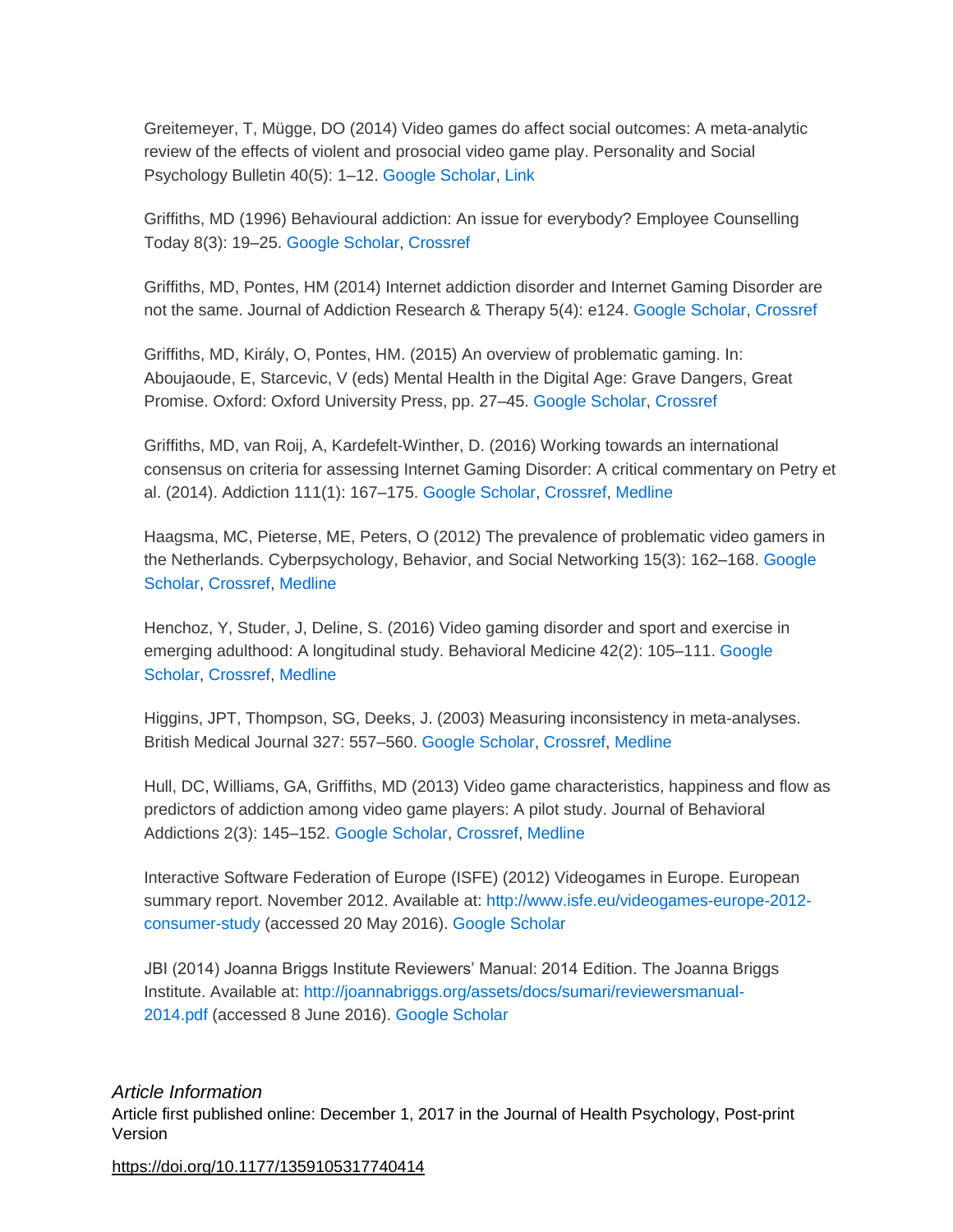Jeong, EJ, Kim, DH (2011) Social activities, self-efficacy, game attitudes, and game addiction. Cyberpsychology, Behavior, and Social Networking 14(4): 213–221. [Google](http://scholar.google.com/scholar_lookup?hl=en&publication_year=2011&pages=213-221&issue=4&author=EJ+Jeong&author=DH+Kim&title=Social+activities,+self-efficacy,+game+attitudes,+and+game+addiction&)  [Scholar,](http://scholar.google.com/scholar_lookup?hl=en&publication_year=2011&pages=213-221&issue=4&author=EJ+Jeong&author=DH+Kim&title=Social+activities,+self-efficacy,+game+attitudes,+and+game+addiction&) [Crossref,](http://journals.sagepub.com/servlet/linkout?suffix=bibr45-1359105317740414&dbid=16&doi=10.1177%2F1359105317740414&key=10.1089%2Fcyber.2009.0289) [Medline](http://journals.sagepub.com/servlet/linkout?suffix=bibr45-1359105317740414&dbid=8&doi=10.1177%2F1359105317740414&key=21067285)

Jeromin, F, Nyenhuis, N, Barke, A (2016) Attentional bias in excessive Internet gamers: Experimental investigations using an addiction Stroop and a visual probe. Journal of Behavioral Addictions 5(1): 32–40. [Google Scholar,](http://scholar.google.com/scholar_lookup?hl=en&publication_year=2016&pages=32-40&issue=1&author=F+Jeromin&author=N+Nyenhuis&author=A+Barke&title=Attentional+bias+in+excessive+Internet+gamers:+Experimental+investigations+using+an+addiction+Stroop+and+a+visual+probe&) [Crossref,](http://journals.sagepub.com/servlet/linkout?suffix=bibr46-1359105317740414&dbid=16&doi=10.1177%2F1359105317740414&key=10.1556%2F2006.5.2016.012) [Medline](http://journals.sagepub.com/servlet/linkout?suffix=bibr46-1359105317740414&dbid=8&doi=10.1177%2F1359105317740414&key=28092198)

Kaczmarek, LD, Drążkowski, D (2014) MMORPG escapism predicts decreased well-being: Examination of gaming time, game realism beliefs, and online social support for offline problems. Cyberpsychology, Behavior, and Social Networking 17(5): 298–302. [Google](http://scholar.google.com/scholar_lookup?hl=en&publication_year=2014&pages=298-302&issue=5&author=LD+Kaczmarek&author=D+Dr%C4%85%C5%BCkowski&title=MMORPG+escapism+predicts+decreased+well-being:+Examination+of+gaming+time,+game+realism+beliefs,+and+online+social+support+for+offline+problems&)  [Scholar,](http://scholar.google.com/scholar_lookup?hl=en&publication_year=2014&pages=298-302&issue=5&author=LD+Kaczmarek&author=D+Dr%C4%85%C5%BCkowski&title=MMORPG+escapism+predicts+decreased+well-being:+Examination+of+gaming+time,+game+realism+beliefs,+and+online+social+support+for+offline+problems&) [Crossref,](http://journals.sagepub.com/servlet/linkout?suffix=bibr47-1359105317740414&dbid=16&doi=10.1177%2F1359105317740414&key=10.1089%2Fcyber.2013.0595) [Medline](http://journals.sagepub.com/servlet/linkout?suffix=bibr47-1359105317740414&dbid=8&doi=10.1177%2F1359105317740414&key=24605951)

Kim, EJ, Namkoong, K, Ku, T. (2008) The relationship between online game addiction and aggression, self-control and narcissistic personality traits. European Psychiatry 23(3): 212– 218. [Google Scholar,](http://scholar.google.com/scholar_lookup?hl=en&publication_year=2008&pages=212-218&issue=3&author=EJ+Kim&author=K+Namkoong&author=T+Ku&title=The+relationship+between+online+game+addiction+and+aggression,+self-control+and+narcissistic+personality+traits&) [Crossref,](http://journals.sagepub.com/servlet/linkout?suffix=bibr48-1359105317740414&dbid=16&doi=10.1177%2F1359105317740414&key=10.1016%2Fj.eurpsy.2007.10.010) [Medline](http://journals.sagepub.com/servlet/linkout?suffix=bibr48-1359105317740414&dbid=8&doi=10.1177%2F1359105317740414&key=18166402)

Kim, K, Kim, K (2015) Internet game addiction, parental attachment, and parenting of adolescents in South Korea. Journal of Child and Adolescent Substance Abuse 24(6): 366– 371. [Google Scholar,](http://scholar.google.com/scholar_lookup?hl=en&publication_year=2015&pages=366-371&issue=6&author=K+Kim&author=K+Kim&title=Internet+game+addiction,+parental+attachment,+and+parenting+of+adolescents+in+South+Korea&) [Crossref](http://journals.sagepub.com/servlet/linkout?suffix=bibr49-1359105317740414&dbid=16&doi=10.1177%2F1359105317740414&key=10.1080%2F1067828X.2013.872063)

Kim, NH, Hughes, TL, Park, CG. (2016a) Resting-state peripheral catecholamine and anxiety levels in Korean Male Adolescents with internet game addiction. Cyberpsychology, Behavior, and Social Networking 19(3): 202–208. [Google Scholar,](http://scholar.google.com/scholar_lookup?hl=en&publication_year=2016&pages=202-208&issue=3&author=NH+Kim&author=TL+Hughes&author=CG+Park&title=Resting-state+peripheral+catecholamine+and+anxiety+levels+in+Korean+Male+Adolescents+with+internet+game+addiction&) [Crossref,](http://journals.sagepub.com/servlet/linkout?suffix=bibr50-1359105317740414&dbid=16&doi=10.1177%2F1359105317740414&key=10.1089%2Fcyber.2015.0411) [Medline](http://journals.sagepub.com/servlet/linkout?suffix=bibr50-1359105317740414&dbid=8&doi=10.1177%2F1359105317740414&key=26849530)

Kim, NR, Hwang, SS-H, Choi, J-S. (2016b) Characteristics and psychiatric symptoms of internet gaming disorder among adults using self-reported DSM-5 criteria. Psychiatry Investigation 13(1): 58–66. [Google Scholar,](http://scholar.google.com/scholar_lookup?hl=en&publication_year=2016&pages=58-66&issue=1&author=NR+Kim&author=SS-H+Hwang&author=J-S+Choi&title=Characteristics+and+psychiatric+symptoms+of+internet+gaming+disorder+among+adults+using+self-reported+DSM-5+criteria&) [Crossref,](http://journals.sagepub.com/servlet/linkout?suffix=bibr51-1359105317740414&dbid=16&doi=10.1177%2F1359105317740414&key=10.4306%2Fpi.2016.13.1.58) [Medline](http://journals.sagepub.com/servlet/linkout?suffix=bibr51-1359105317740414&dbid=8&doi=10.1177%2F1359105317740414&key=26766947)

King, DL, Haagsma, MC, Delfabbro, PH. (2013) Toward a consensus definition of pathological video-gaming: A systematic review of psychometric assessment tools. Clinical Psychology Review 33(3): 331–342. [Google Scholar,](http://scholar.google.com/scholar_lookup?hl=en&publication_year=2013&pages=331-342&issue=3&author=DL+King&author=MC+Haagsma&author=PH+Delfabbro&title=Toward+a+consensus+definition+of+pathological+video-gaming:+A+systematic+review+of+psychometric+assessment+tools&) [Crossref,](http://journals.sagepub.com/servlet/linkout?suffix=bibr52-1359105317740414&dbid=16&doi=10.1177%2F1359105317740414&key=10.1016%2Fj.cpr.2013.01.002) [Medline](http://journals.sagepub.com/servlet/linkout?suffix=bibr52-1359105317740414&dbid=8&doi=10.1177%2F1359105317740414&key=23396015)

Király, O, Griffiths, MD, Urban, R. (2014) Problematic internet use and problematic online gaming are not the same: Findings from a large nationally representative adolescent sample. Cyberpsychology, Behavior, and Social Networking 17(12): 749–754. [Google](http://scholar.google.com/scholar_lookup?hl=en&publication_year=2014&pages=749-754&issue=12&author=O+Kir%C3%A1ly&author=MD+Griffiths&author=R+Urban&title=Problematic+internet+use+and+problematic+online+gaming+are+not+the+same:+Findings+from+a+large+nationally+representative+adolescent+sample&)  [Scholar,](http://scholar.google.com/scholar_lookup?hl=en&publication_year=2014&pages=749-754&issue=12&author=O+Kir%C3%A1ly&author=MD+Griffiths&author=R+Urban&title=Problematic+internet+use+and+problematic+online+gaming+are+not+the+same:+Findings+from+a+large+nationally+representative+adolescent+sample&) [Crossref,](http://journals.sagepub.com/servlet/linkout?suffix=bibr53-1359105317740414&dbid=16&doi=10.1177%2F1359105317740414&key=10.1089%2Fcyber.2014.0475) [Medline](http://journals.sagepub.com/servlet/linkout?suffix=bibr53-1359105317740414&dbid=8&doi=10.1177%2F1359105317740414&key=25415659)

Király, O, Urban, R, Griffiths, MD. (2015) The mediating effect of gaming motivation between psychiatric symptoms and problematic online gaming: An online survey. Journal of Medical Internet Research 17(4): 88. [Google Scholar,](http://scholar.google.com/scholar_lookup?hl=en&publication_year=2015&pages=88&issue=4&author=O+Kir%C3%A1ly&author=R+Urban&author=MD+Griffiths&title=The+mediating+effect+of+gaming+motivation+between+psychiatric+symptoms+and+problematic+online+gaming:+An+online+survey&) [Crossref](http://journals.sagepub.com/servlet/linkout?suffix=bibr54-1359105317740414&dbid=16&doi=10.1177%2F1359105317740414&key=10.2196%2Fjmir.3515)

#### *Article Information*

Article first published online: December 1, 2017 in the Journal of Health Psychology, Post-print Version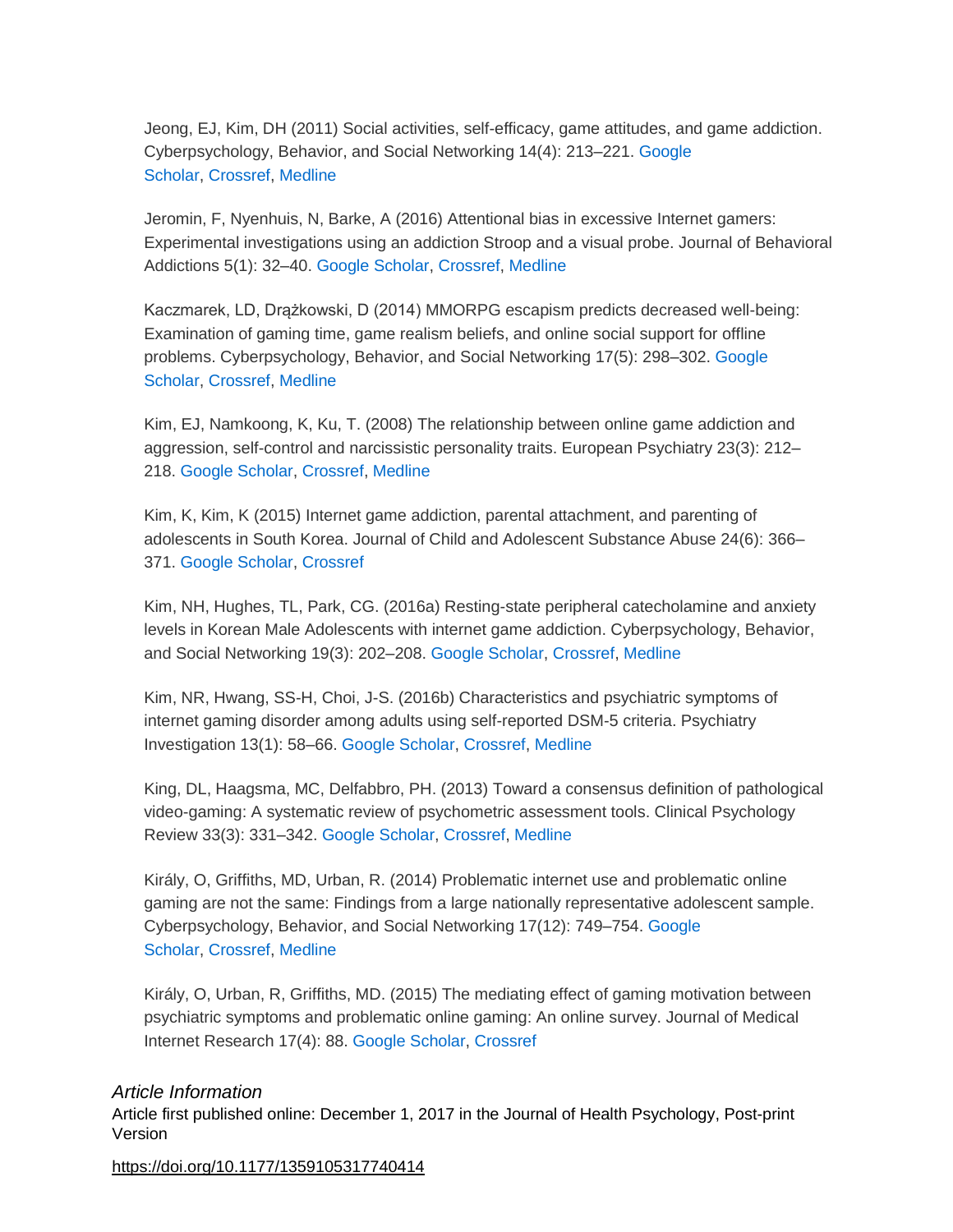Kuss, DJ, Griffiths, MD (2012a) Internet gaming addiction: A systematic review of empirical research. International Journal of Mental Health and Addiction 10: 278–296. [Google](http://scholar.google.com/scholar_lookup?hl=en&publication_year=2012&pages=278-296&author=DJ+Kuss&author=MD+Griffiths&title=Internet+gaming+addiction:+A+systematic+review+of+empirical+research&)  [Scholar,](http://scholar.google.com/scholar_lookup?hl=en&publication_year=2012&pages=278-296&author=DJ+Kuss&author=MD+Griffiths&title=Internet+gaming+addiction:+A+systematic+review+of+empirical+research&) [Crossref](http://journals.sagepub.com/servlet/linkout?suffix=bibr55-1359105317740414&dbid=16&doi=10.1177%2F1359105317740414&key=10.1007%2Fs11469-011-9318-5)

Kuss, DJ, Griffiths, MD (2012b) Online gaming addiction in children and adolescents: A review of empirical research. Journal of Behavioral Addictions 1(1): 3–22. [Google](http://scholar.google.com/scholar_lookup?hl=en&publication_year=2012&pages=3-22&issue=1&author=DJ+Kuss&author=MD+Griffiths&title=Online+gaming+addiction+in+children+and+adolescents:+A+review+of+empirical+research&)  [Scholar,](http://scholar.google.com/scholar_lookup?hl=en&publication_year=2012&pages=3-22&issue=1&author=DJ+Kuss&author=MD+Griffiths&title=Online+gaming+addiction+in+children+and+adolescents:+A+review+of+empirical+research&) [Crossref,](http://journals.sagepub.com/servlet/linkout?suffix=bibr56-1359105317740414&dbid=16&doi=10.1177%2F1359105317740414&key=10.1556%2FJBA.1.2012.1.1) [Medline](http://journals.sagepub.com/servlet/linkout?suffix=bibr56-1359105317740414&dbid=8&doi=10.1177%2F1359105317740414&key=26166826)

Kuss, DJ, Griffiths, MD, Pontes, HM (2017a) Chaos and confusion in DSM-5 diagnosis of Internet Gaming Disorder: Issues, concerns, and recommendations for clarity in the field. Journal of Behavioral Addictions 6(2): 103–109. [Google Scholar,](http://scholar.google.com/scholar_lookup?hl=en&publication_year=2017&pages=103-109&issue=2&author=DJ+Kuss&author=MD+Griffiths&author=HM+Pontes&title=Chaos+and+confusion+in+DSM-5+diagnosis+of+Internet+Gaming+Disorder:+Issues,+concerns,+and+recommendations+for+clarity+in+the+field&) [Crossref,](http://journals.sagepub.com/servlet/linkout?suffix=bibr57-1359105317740414&dbid=16&doi=10.1177%2F1359105317740414&key=10.1556%2F2006.5.2016.062) [Medline](http://journals.sagepub.com/servlet/linkout?suffix=bibr57-1359105317740414&dbid=8&doi=10.1177%2F1359105317740414&key=27599673)

Kuss, DJ, Griffiths, MD, Pontes, HM (2017b) DSM-5 diagnosis of Internet Gaming Disorder: Some ways forward in overcoming issues and concerns in the gaming studies field. Journal of Behavioral Addictions 6(2): 133–141. [Google Scholar,](http://scholar.google.com/scholar_lookup?hl=en&publication_year=2017&pages=133-141&issue=2&author=DJ+Kuss&author=MD+Griffiths&author=HM+Pontes&title=DSM-5+diagnosis+of+Internet+Gaming+Disorder:+Some+ways+forward+in+overcoming+issues+and+concerns+in+the+gaming+studies+field&) [Crossref,](http://journals.sagepub.com/servlet/linkout?suffix=bibr58-1359105317740414&dbid=16&doi=10.1177%2F1359105317740414&key=10.1556%2F2006.6.2017.032) [Medline](http://journals.sagepub.com/servlet/linkout?suffix=bibr58-1359105317740414&dbid=8&doi=10.1177%2F1359105317740414&key=28662619)

Kwon, J-H, Chung, C-S, Lee, J (2011) The effects of escape from self and interpersonal relationship on the pathological use of internet games. Community Mental Health Journal 47(1): 113–121. [Google Scholar,](http://scholar.google.com/scholar_lookup?hl=en&publication_year=2011&pages=113-121&issue=1&author=J-H+Kwon&author=C-S+Chung&author=J+Lee&title=The+effects+of+escape+from+self+and+interpersonal+relationship+on+the+pathological+use+of+internet+games&) [Crossref,](http://journals.sagepub.com/servlet/linkout?suffix=bibr59-1359105317740414&dbid=16&doi=10.1177%2F1359105317740414&key=10.1007%2Fs10597-009-9236-1) [Medline](http://journals.sagepub.com/servlet/linkout?suffix=bibr59-1359105317740414&dbid=8&doi=10.1177%2F1359105317740414&key=19701792)

Lafreniere, MA, Vallerand, RJ, Donahue, EG. (2009) On the costs and benefits of gaming: The role of passion. CyberPsychology & Behavior 12(3): 285–290. [Google](http://scholar.google.com/scholar_lookup?hl=en&publication_year=2009&pages=285-290&issue=3&author=MA+Lafreniere&author=RJ+Vallerand&author=EG+Donahue&title=On+the+costs+and+benefits+of+gaming:+The+role+of+passion&)  [Scholar,](http://scholar.google.com/scholar_lookup?hl=en&publication_year=2009&pages=285-290&issue=3&author=MA+Lafreniere&author=RJ+Vallerand&author=EG+Donahue&title=On+the+costs+and+benefits+of+gaming:+The+role+of+passion&) [Crossref,](http://journals.sagepub.com/servlet/linkout?suffix=bibr60-1359105317740414&dbid=16&doi=10.1177%2F1359105317740414&key=10.1089%2Fcpb.2008.0234) [Medline](http://journals.sagepub.com/servlet/linkout?suffix=bibr60-1359105317740414&dbid=8&doi=10.1177%2F1359105317740414&key=19366320)

Lam, LT (2014) Internet gaming addiction, problematic use of the internet, and sleep problems: A systematic review. Current Psychiatry Reports 16(4): 444. [Google Scholar,](http://scholar.google.com/scholar_lookup?hl=en&publication_year=2014&pages=444&issue=4&author=LT+Lam&title=Internet+gaming+addiction,+problematic+use+of+the+internet,+and+sleep+problems:+A+systematic+review&) [Crossref,](http://journals.sagepub.com/servlet/linkout?suffix=bibr61-1359105317740414&dbid=16&doi=10.1177%2F1359105317740414&key=10.1007%2Fs11920-014-0444-1) [Medline](http://journals.sagepub.com/servlet/linkout?suffix=bibr61-1359105317740414&dbid=8&doi=10.1177%2F1359105317740414&key=24619594)

Lee, BW, Leeson, PR (2015) Online gaming in the context of social anxiety. Psychology of Addictive Behaviors 29(2): 473–482. [Google Scholar,](http://scholar.google.com/scholar_lookup?hl=en&publication_year=2015&pages=473-482&issue=2&author=BW+Lee&author=PR+Leeson&title=Online+gaming+in+the+context+of+social+anxiety&) [Crossref,](http://journals.sagepub.com/servlet/linkout?suffix=bibr62-1359105317740414&dbid=16&doi=10.1177%2F1359105317740414&key=10.1037%2Fadb0000070) [Medline](http://journals.sagepub.com/servlet/linkout?suffix=bibr62-1359105317740414&dbid=8&doi=10.1177%2F1359105317740414&key=25938630)

Lehenbauer -Baum, M, Klaps, A, Kovacovsky, Z. (2015) Addiction and Engagement: An Explorative Study Toward Classification Criteria for Internet Gaming Disorder. Cyberpsychology, Behavior, and Social Networking 18(6): 343–349. [Google](http://scholar.google.com/scholar_lookup?hl=en&publication_year=2015&pages=343-349&issue=6&author=M+Lehenbauer+-Baum&author=A+Klaps&author=Z+Kovacovsky&title=Addiction+and+Engagement:+An+Explorative+Study+Toward+Classification+Criteria+for+Internet+Gaming+Disorder&)  [Scholar,](http://scholar.google.com/scholar_lookup?hl=en&publication_year=2015&pages=343-349&issue=6&author=M+Lehenbauer+-Baum&author=A+Klaps&author=Z+Kovacovsky&title=Addiction+and+Engagement:+An+Explorative+Study+Toward+Classification+Criteria+for+Internet+Gaming+Disorder&) [Crossref,](http://journals.sagepub.com/servlet/linkout?suffix=bibr63-1359105317740414&dbid=16&doi=10.1177%2F1359105317740414&key=10.1089%2Fcyber.2015.0063) [Medline](http://journals.sagepub.com/servlet/linkout?suffix=bibr63-1359105317740414&dbid=8&doi=10.1177%2F1359105317740414&key=26075922)

Lemmens, JS, Valkenburg, PM, Gentile, DA (2015) The Internet Gaming Disorder Scale. Psychological Assessment 27(2): 567–582. [Google Scholar,](http://scholar.google.com/scholar_lookup?hl=en&publication_year=2015&pages=567-582&issue=2&author=JS+Lemmens&author=PM+Valkenburg&author=DA+Gentile&title=The+Internet+Gaming+Disorder+Scale&) [Crossref,](http://journals.sagepub.com/servlet/linkout?suffix=bibr64-1359105317740414&dbid=16&doi=10.1177%2F1359105317740414&key=10.1037%2Fpas0000062) [Medline](http://journals.sagepub.com/servlet/linkout?suffix=bibr64-1359105317740414&dbid=8&doi=10.1177%2F1359105317740414&key=25558970)

Lemmens, JS, Valkenburg, PM, Peter, J (2009) Development and validation of a game addiction scale for adolescents. Media Psychology 12(1): 77–95. [Google Scholar,](http://scholar.google.com/scholar_lookup?hl=en&publication_year=2009&pages=77-95&issue=1&author=JS+Lemmens&author=PM+Valkenburg&author=J+Peter&title=Development+and+validation+of+a+game+addiction+scale+for+adolescents&) [Crossref](http://journals.sagepub.com/servlet/linkout?suffix=bibr65-1359105317740414&dbid=16&doi=10.1177%2F1359105317740414&key=10.1080%2F15213260802669458)

### *Article Information*

Article first published online: December 1, 2017 in the Journal of Health Psychology, Post-print Version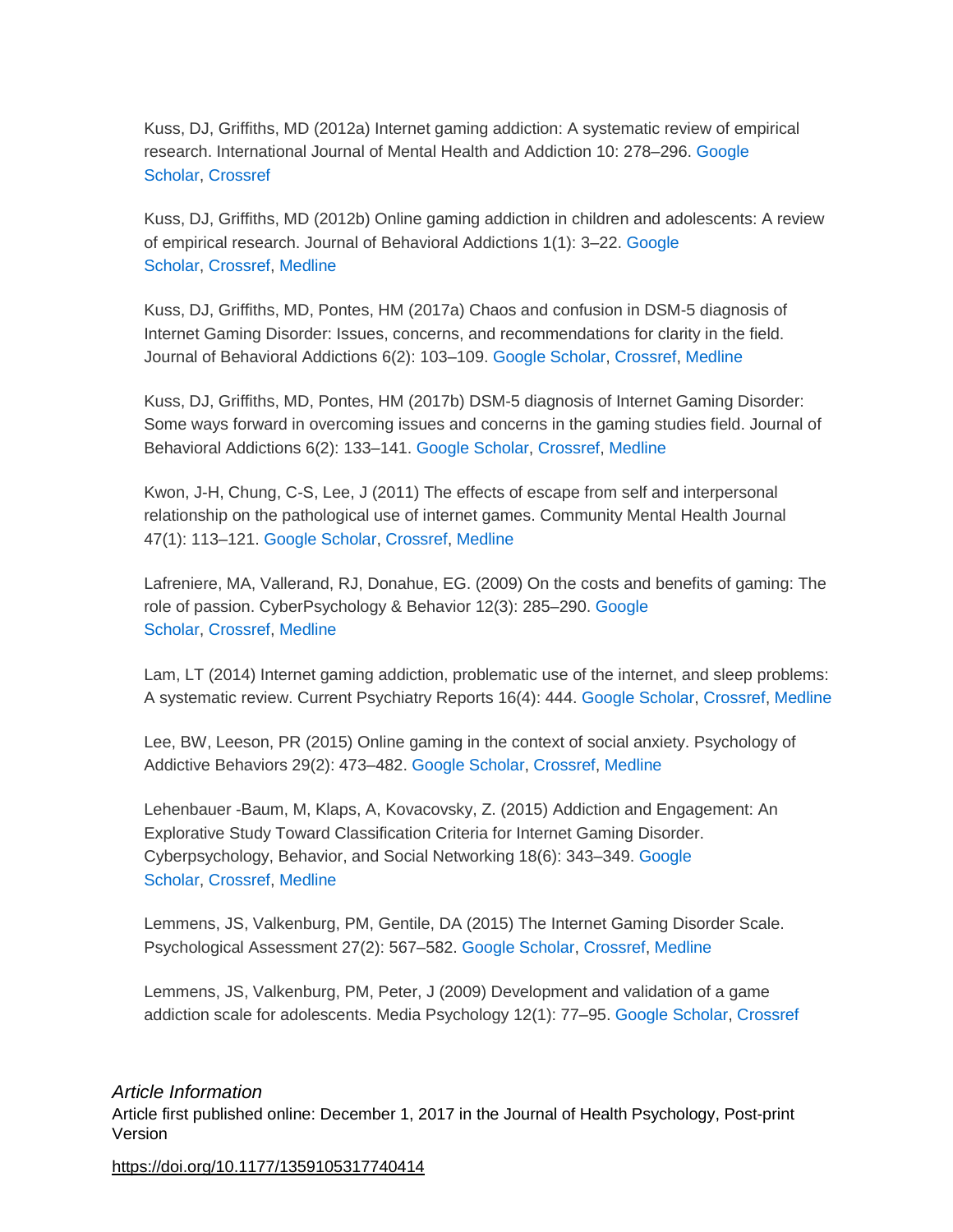Lemmens, JS, Valkenburg, PM, Peter, J (2011) Psychosocial causes and consequences of pathological gaming. Computers in Human Behavior 27(1): 144–152. [Google Scholar,](http://scholar.google.com/scholar_lookup?hl=en&publication_year=2011&pages=144-152&issue=1&author=JS+Lemmens&author=PM+Valkenburg&author=J+Peter&title=Psychosocial+causes+and+consequences+of+pathological+gaming&) [Crossref](http://journals.sagepub.com/servlet/linkout?suffix=bibr66-1359105317740414&dbid=16&doi=10.1177%2F1359105317740414&key=10.1016%2Fj.chb.2010.07.015)

Lemos, IL, Cardoso, A, Sougey, EB (2016) Cross-cultural adaptation and evaluation of the psychometric properties of the Brazilian version of the Video Game Addiction Test. Computers in Human Behavior 55: 207–213. [Google Scholar,](http://scholar.google.com/scholar_lookup?hl=en&publication_year=2016&pages=207-213&author=IL+Lemos&author=A+Cardoso&author=EB+Sougey&title=Cross-cultural+adaptation+and+evaluation+of+the+psychometric+properties+of+the+Brazilian+version+of+the+Video+Game+Addiction+Test&) [Crossref](http://journals.sagepub.com/servlet/linkout?suffix=bibr67-1359105317740414&dbid=16&doi=10.1177%2F1359105317740414&key=10.1016%2Fj.chb.2015.09.019)

Li, D, Liau, A, Khoo, A (2011) Examining the influence of actual-ideal self-discrepancies, depression, and escapism, on pathological gaming among massively multiplayer online adolescent gamers. Cyberpsychology, Behavior, and Social Networking 14(9): 535– 539. [Google Scholar,](http://scholar.google.com/scholar_lookup?hl=en&publication_year=2011&pages=535-539&issue=9&author=D+Li&author=A+Liau&author=A+Khoo&title=Examining+the+influence+of+actual-ideal+self-discrepancies,+depression,+and+escapism,+on+pathological+gaming+among+massively+multiplayer+online+adolescent+gamers&) [Crossref,](http://journals.sagepub.com/servlet/linkout?suffix=bibr68-1359105317740414&dbid=16&doi=10.1177%2F1359105317740414&key=10.1089%2Fcyber.2010.0463) [Medline](http://journals.sagepub.com/servlet/linkout?suffix=bibr68-1359105317740414&dbid=8&doi=10.1177%2F1359105317740414&key=21332374)

McCrae, RR, Costa, PT (1987) Validation of the five-factor model of personality across instruments and observers. Journal of Personality and Social Psychology 52(1): 81–90. [Google](http://scholar.google.com/scholar_lookup?hl=en&publication_year=1987&pages=81-90&issue=1&author=RR+McCrae&author=PT+Costa&title=Validation+of+the+five-factor+model+of+personality+across+instruments+and+observers&)  [Scholar,](http://scholar.google.com/scholar_lookup?hl=en&publication_year=1987&pages=81-90&issue=1&author=RR+McCrae&author=PT+Costa&title=Validation+of+the+five-factor+model+of+personality+across+instruments+and+observers&) [Crossref,](http://journals.sagepub.com/servlet/linkout?suffix=bibr69-1359105317740414&dbid=16&doi=10.1177%2F1359105317740414&key=10.1037%2F0022-3514.52.1.81) [Medline](http://journals.sagepub.com/servlet/linkout?suffix=bibr69-1359105317740414&dbid=8&doi=10.1177%2F1359105317740414&key=3820081)

Martončik, M, Lokša, J (2016) Do World of Warcraft (MMORPG) players experience less loneliness and social anxiety in online world (virtual environment) than in real world (offline)? Computers in Human Behavior 56: 127–134. [Google Scholar,](http://scholar.google.com/scholar_lookup?hl=en&publication_year=2016&pages=127-134&author=M+Marton%C4%8Dik&author=J+Lok%C5%A1a&title=Do+World+of+Warcraft+(MMORPG)+players+experience+less+loneliness+and+social+anxiety+in+online+world+(virtual+environment)+than+in+real+world+(offline)?&) [Crossref](http://journals.sagepub.com/servlet/linkout?suffix=bibr70-1359105317740414&dbid=16&doi=10.1177%2F1359105317740414&key=10.1016%2Fj.chb.2015.11.035)

Meerkerk, GJ, Vanden Eijnden, RJJM, Vermulst, AA. (2009) The compulsive internet use scale (CIUS): Some psychometric properties. Cyberpsychology, Behavior, and Social Networking 12(1): 1–6. [Google Scholar,](http://scholar.google.com/scholar_lookup?hl=en&publication_year=2009&pages=1-6&issue=1&author=GJ+Meerkerk&author=RJJM+Vanden+Eijnden&author=AA+Vermulst&title=The+compulsive+internet+use+scale+(CIUS):+Some+psychometric+properties&) [Crossref](http://journals.sagepub.com/servlet/linkout?suffix=bibr71-1359105317740414&dbid=16&doi=10.1177%2F1359105317740414&key=10.1089%2Fcpb.2008.0181)

Mehroof, M, Griffiths, MD (2010) Online gaming addiction: The role of sensation seeking, selfcontrol, neuroticism, aggression, state anxiety, and trait anxiety. Cyberpsychology, Behavior, and Social Networking 13(3): 313–316. [Google Scholar,](http://scholar.google.com/scholar_lookup?hl=en&publication_year=2010&pages=313-316&issue=3&author=M+Mehroof&author=MD+Griffiths&title=Online+gaming+addiction:+The+role+of+sensation+seeking,+self-control,+neuroticism,+aggression,+state+anxiety,+and+trait+anxiety&) [Crossref,](http://journals.sagepub.com/servlet/linkout?suffix=bibr72-1359105317740414&dbid=16&doi=10.1177%2F1359105317740414&key=10.1089%2Fcyber.2009.0229) [Medline](http://journals.sagepub.com/servlet/linkout?suffix=bibr72-1359105317740414&dbid=8&doi=10.1177%2F1359105317740414&key=20557251)

Mentzoni, RA, Brunborg, GS, Molde, H. (2011) Problematic video game use: Estimated prevalence and associations with mental and physical health. Cyberpsychology, Behavior, and Social Networking 14(10): 591–596. [Google Scholar,](http://scholar.google.com/scholar_lookup?hl=en&publication_year=2011&pages=591-596&issue=10&author=RA+Mentzoni&author=GS+Brunborg&author=H+Molde&title=Problematic+video+game+use:+Estimated+prevalence+and+associations+with+mental+and+physical+health&) [Crossref,](http://journals.sagepub.com/servlet/linkout?suffix=bibr73-1359105317740414&dbid=16&doi=10.1177%2F1359105317740414&key=10.1089%2Fcyber.2010.0260) [Medline](http://journals.sagepub.com/servlet/linkout?suffix=bibr73-1359105317740414&dbid=8&doi=10.1177%2F1359105317740414&key=21342010)

Moher, D, Liberati, A, Tetzlaff, J. (2009) The PRISMA Group preferred reporting items for systematic reviews and meta-analyses: The PRISMA statement. British Medical Journal 339: b2535. [Google Scholar,](http://scholar.google.com/scholar_lookup?hl=en&publication_year=2009&pages=b2535&author=D+Moher&author=A+Liberati&author=J+Tetzlaff&title=The+PRISMA+Group+preferred+reporting+items+for+systematic+reviews+and+meta-analyses:+The+PRISMA+statement&) [Crossref,](http://journals.sagepub.com/servlet/linkout?suffix=bibr74-1359105317740414&dbid=16&doi=10.1177%2F1359105317740414&key=10.1136%2Fbmj.b2535) [Medline](http://journals.sagepub.com/servlet/linkout?suffix=bibr74-1359105317740414&dbid=8&doi=10.1177%2F1359105317740414&key=19622551)

Montag, C, Flierl, M, Markett, S. (2011) Internet addiction and personality in first-person-shooter video gamers. Journal of Media Psychology 23(4): 163–173. [Google Scholar,](http://scholar.google.com/scholar_lookup?hl=en&publication_year=2011&pages=163-173&issue=4&author=C+Montag&author=M+Flierl&author=S+Markett&title=Internet+addiction+and+personality+in+first-person-shooter+video+gamers&) [Crossref](http://journals.sagepub.com/servlet/linkout?suffix=bibr75-1359105317740414&dbid=16&doi=10.1177%2F1359105317740414&key=10.1027%2F1864-1105%2Fa000049)

Müller, KW, Janikian, M, Dreier, M. (2015) Regular gaming behavior and internet gaming disorder in European adolescents: Results from a cross-national representative survey of

#### *Article Information*

Article first published online: December 1, 2017 in the Journal of Health Psychology, Post-print Version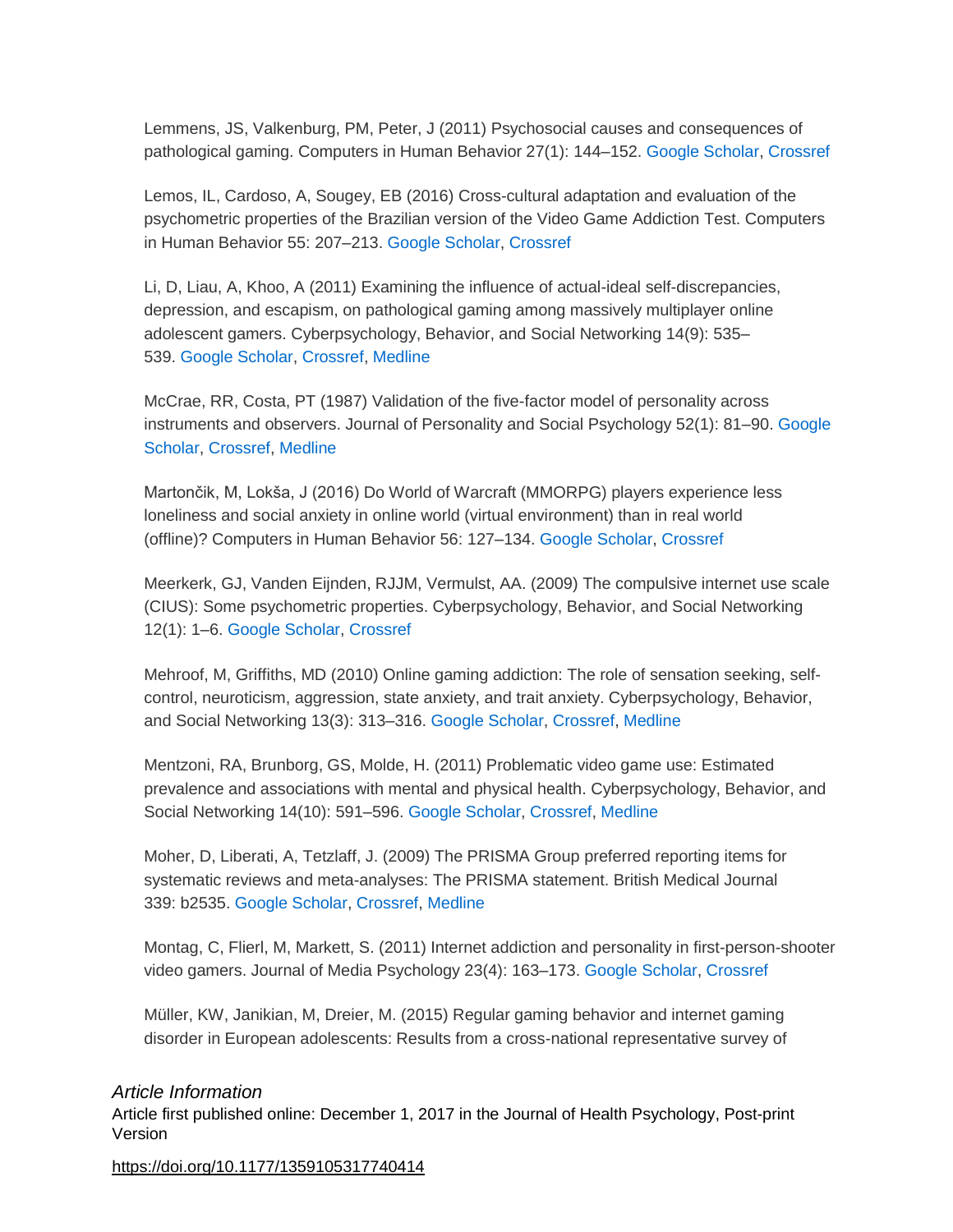prevalence, predictors, and psychopathological correlates. European Child and Adolescent Psychiatry 24(5): 565–574. [Google Scholar,](http://scholar.google.com/scholar_lookup?hl=en&publication_year=2015&pages=565-574&issue=5&author=KW+M%C3%BCller&author=M+Janikian&author=M+Dreier&title=Regular+gaming+behavior+and+internet+gaming+disorder+in+European+adolescents:+Results+from+a+cross-national+representative+survey+of+prevalence,+predictors,+and+psychopathological+correlates&) [Crossref,](http://journals.sagepub.com/servlet/linkout?suffix=bibr76-1359105317740414&dbid=16&doi=10.1177%2F1359105317740414&key=10.1007%2Fs00787-014-0611-2) [Medline](http://journals.sagepub.com/servlet/linkout?suffix=bibr76-1359105317740414&dbid=8&doi=10.1177%2F1359105317740414&key=25189795)

Papay, O, Urban, R, Griffiths, MD. (2013) Psychometric properties of the problematic online gaming questionnaire short-form and prevalence of problematic online gaming in a national sample of adolescents. Cyberpsychology, Behavior, and Social Networking 16(5): 340– 348. [Google Scholar,](http://scholar.google.com/scholar_lookup?hl=en&publication_year=2013&pages=340-348&issue=5&author=O+Papay&author=R+Urban&author=MD+Griffiths&title=Psychometric+properties+of+the+problematic+online+gaming+questionnaire+short-form+and+prevalence+of+problematic+online+gaming+in+a+national+sample+of+adolescents&) [Crossref,](http://journals.sagepub.com/servlet/linkout?suffix=bibr77-1359105317740414&dbid=16&doi=10.1177%2F1359105317740414&key=10.1089%2Fcyber.2012.0484) [Medline](http://journals.sagepub.com/servlet/linkout?suffix=bibr77-1359105317740414&dbid=8&doi=10.1177%2F1359105317740414&key=23621688)

Pawlikowski, M, Brand, M (2011) Excessive Internet gaming and decision making: Do excessive World of Warcraft players have problems in decision making under risky conditions? Psychiatry Research 188(3): 428–433. [Google Scholar,](http://scholar.google.com/scholar_lookup?hl=en&publication_year=2011&pages=428-433&issue=3&author=M+Pawlikowski&author=M+Brand&title=Excessive+Internet+gaming+and+decision+making:+Do+excessive+World+of+Warcraft+players+have+problems+in+decision+making+under+risky+conditions?&) [Crossref,](http://journals.sagepub.com/servlet/linkout?suffix=bibr78-1359105317740414&dbid=16&doi=10.1177%2F1359105317740414&key=10.1016%2Fj.psychres.2011.05.017) [Medline](http://journals.sagepub.com/servlet/linkout?suffix=bibr78-1359105317740414&dbid=8&doi=10.1177%2F1359105317740414&key=21641048)

Peng, W, Liu, M (2010) Online gaming dependency: A preliminary study in China. Cyberpsychology, Behavior, and Social Networking 13(3): 329–333. [Google](http://scholar.google.com/scholar_lookup?hl=en&publication_year=2010&pages=329-333&issue=3&author=W+Peng&author=M+Liu&title=Online+gaming+dependency:+A+preliminary+study+in+China&)  [Scholar,](http://scholar.google.com/scholar_lookup?hl=en&publication_year=2010&pages=329-333&issue=3&author=W+Peng&author=M+Liu&title=Online+gaming+dependency:+A+preliminary+study+in+China&) [Crossref,](http://journals.sagepub.com/servlet/linkout?suffix=bibr79-1359105317740414&dbid=16&doi=10.1177%2F1359105317740414&key=10.1089%2Fcyber.2009.0082) [Medline](http://journals.sagepub.com/servlet/linkout?suffix=bibr79-1359105317740414&dbid=8&doi=10.1177%2F1359105317740414&key=20557254)

Peters, CS, Malesky, LA (2008) Problematic usage among highly-engaged players of massively multiplayer online role playing games. Cyberpsychology, Behavior, and Social Networking 11(4): 481–484. [Google Scholar,](http://scholar.google.com/scholar_lookup?hl=en&publication_year=2008&pages=481-484&issue=4&author=CS+Peters&author=LA+Malesky&title=Problematic+usage+among+highly-engaged+players+of+massively+multiplayer+online+role+playing+games&) [Crossref](http://journals.sagepub.com/servlet/linkout?suffix=bibr80-1359105317740414&dbid=16&doi=10.1177%2F1359105317740414&key=10.1089%2Fcpb.2007.0140)

Petry, NM, Rehbein, F, Gentile, DA. (2015) Griffiths et al.'s comments on the international consensus statement of Internet Gaming Disorder: Furthering consensus or hindering progress? Addiction 111(1): 175–178. [Google Scholar,](http://scholar.google.com/scholar_lookup?hl=en&publication_year=2015&pages=175-178&issue=1&author=NM+Petry&author=F+Rehbein&author=DA+Gentile&title=Griffiths+et+al.%E2%80%99s+comments+on+the+international+consensus+statement+of+Internet+Gaming+Disorder:+Furthering+consensus+or+hindering+progress?&) [Crossref](http://journals.sagepub.com/servlet/linkout?suffix=bibr81-1359105317740414&dbid=16&doi=10.1177%2F1359105317740414&key=10.1111%2Fadd.13189)

Pontes, HM (in press) Investigating the differential effects of Social Networking Site Addiction and Internet Gaming Disorder on psychological health. Journal of Behavioral Addictions. [Google Scholar](http://scholar.google.com/scholar_lookup?hl=en&author=HM+Pontes&title=Investigating+the+differential+effects+of+Social+Networking+Site+Addiction+and+Internet+Gaming+Disorder+on+psychological+health&)

Pontes, HM, Griffiths, MD (2014) Assessment of Internet Gaming Disorder in clinical research: Past and present perspectives. Clinical Research and Regulatory Affairs 31(2–4): 35– 48. [Google Scholar,](http://scholar.google.com/scholar_lookup?hl=en&publication_year=2014&pages=35-48&issue=2%E2%80%934&author=HM+Pontes&author=MD+Griffiths&title=Assessment+of+Internet+Gaming+Disorder+in+clinical+research:+Past+and+present+perspectives&) [Crossref](http://journals.sagepub.com/servlet/linkout?suffix=bibr83-1359105317740414&dbid=16&doi=10.1177%2F1359105317740414&key=10.3109%2F10601333.2014.962748)

Pontes, HM, Griffiths, MD (2015a) Internet Gaming Disorder and its associated cognitions and cognitive-related impairments: A systematic review using PRISMA guidelines. Revista Argentina de Ciencias del Comportamiento 7(3): 102–118. [Google Scholar](http://scholar.google.com/scholar_lookup?hl=en&publication_year=2015&pages=102-118&issue=3&author=HM+Pontes&author=MD+Griffiths&title=Internet+Gaming+Disorder+and+its+associated+cognitions+and+cognitive-related+impairments:+A+systematic+review+using+PRISMA+guidelines&)

Pontes, HM, Griffiths, MD (2015b) New concepts, old known issues: The DSM-5 and Internet Gaming Disorder and its assessment. In: Bishop, J (ed.), Psychological and Social Implications Surrounding Internet and Gaming Addiction. Hershey, PA: Information Science Reference, pp. 16–30. [Google Scholar,](http://scholar.google.com/scholar_lookup?hl=en&publication_year=2015&pages=16-30&issue=3&author=HM+Pontes&author=MD+Griffiths&title=Psychological+and+Social+Implications+Surrounding+Internet+and+Gaming+Addiction&) [Crossref](http://journals.sagepub.com/servlet/linkout?suffix=bibr85-1359105317740414&dbid=16&doi=10.1177%2F1359105317740414&key=10.4018%2F978-1-4666-8595-6.ch002)

*Article Information* Article first published online: December 1, 2017 in the Journal of Health Psychology, Post-print Version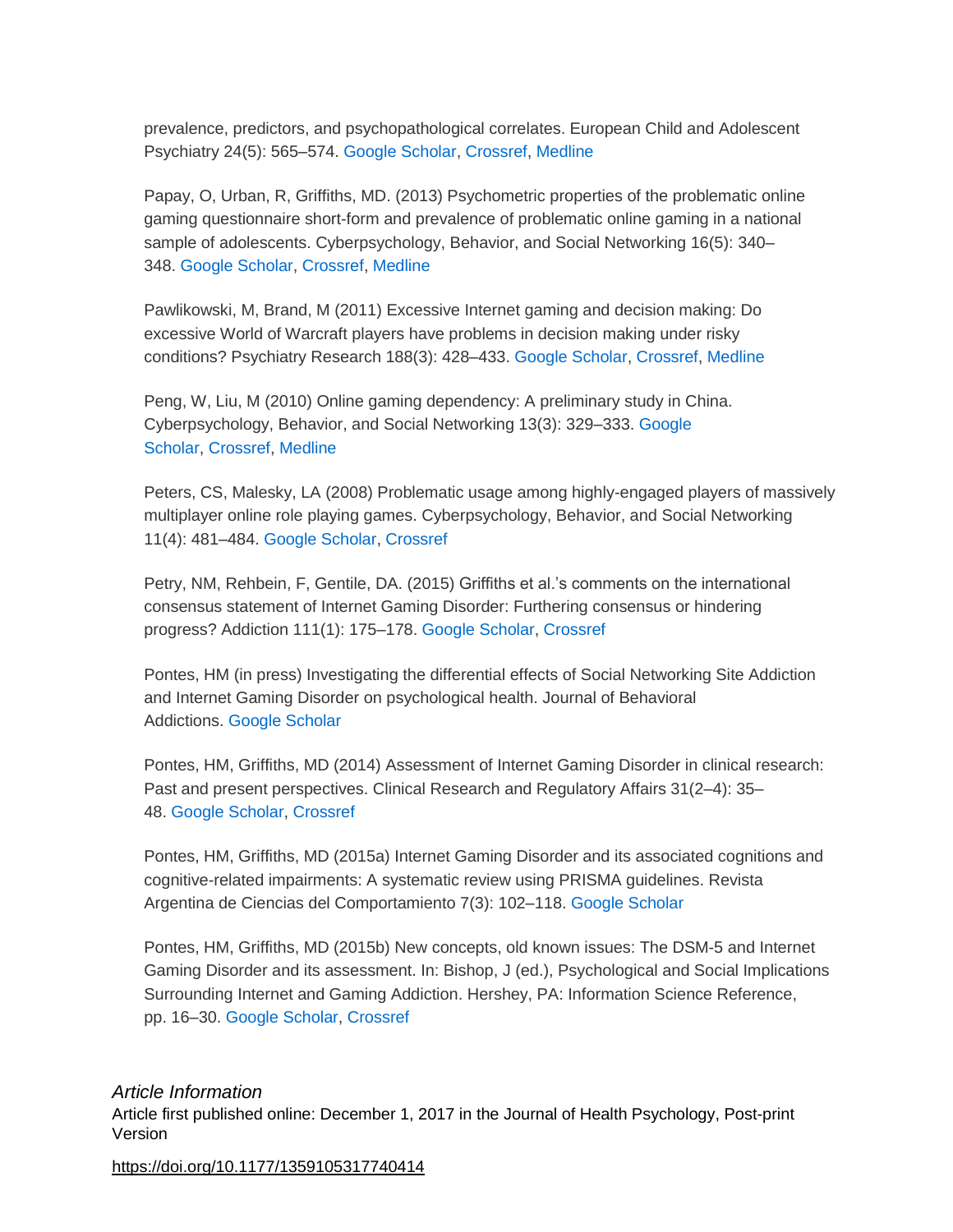Pontes, HM, Griffiths, MD (2015c) Measuring DSM-5 Internet Gaming Disorder: Development and validation of a short psychometric scale. Computers in Human Behavior 45: 137– 143. [Google Scholar,](http://scholar.google.com/scholar_lookup?hl=en&publication_year=2015&pages=137-143&author=HM+Pontes&author=MD+Griffiths&title=Measuring+DSM-5+Internet+Gaming+Disorder:+Development+and+validation+of+a+short+psychometric+scale&) [Crossref](http://journals.sagepub.com/servlet/linkout?suffix=bibr86-1359105317740414&dbid=16&doi=10.1177%2F1359105317740414&key=10.1016%2Fj.chb.2014.12.006)

Pontes, HM, Griffiths, MD (2016) Portuguese validation of the Internet Gaming Disorder Scale – Short-Form. Cyberpsychology, Behavior, and Social Networking 19(4): 288–293. [Google](http://scholar.google.com/scholar_lookup?hl=en&publication_year=2016&pages=288-293&issue=4&author=HM+Pontes&author=MD+Griffiths&title=Portuguese+validation+of+the+Internet+Gaming+Disorder+Scale+%E2%80%93+Short-Form&)  [Scholar,](http://scholar.google.com/scholar_lookup?hl=en&publication_year=2016&pages=288-293&issue=4&author=HM+Pontes&author=MD+Griffiths&title=Portuguese+validation+of+the+Internet+Gaming+Disorder+Scale+%E2%80%93+Short-Form&) [Crossref,](http://journals.sagepub.com/servlet/linkout?suffix=bibr87-1359105317740414&dbid=16&doi=10.1177%2F1359105317740414&key=10.1089%2Fcyber.2015.0605) [Medline](http://journals.sagepub.com/servlet/linkout?suffix=bibr87-1359105317740414&dbid=8&doi=10.1177%2F1359105317740414&key=26974853)

Pontes, HM, Kuss, DJ, Griffiths, MD (2017) Psychometric assessment of Internet Gaming Disorder in neuroimaging studies: A systematic review. In: Montag, C, Reuter, M (eds), Internet Addiction: Neuroscientific Approaches and Therapeutical Implications Including Smartphone addiction. Cham: Springer International Publishing, pp. 181–208. [Google Scholar,](http://scholar.google.com/scholar_lookup?hl=en&publication_year=2017&pages=181-208&issue=4&author=HM+Pontes&author=DJ+Kuss&author=MD+Griffiths&title=Internet+Addiction:+Neuroscientific+Approaches+and+Therapeutical+Implications+Including+Smartphone+addiction&) [Crossref](http://journals.sagepub.com/servlet/linkout?suffix=bibr88-1359105317740414&dbid=16&doi=10.1177%2F1359105317740414&key=10.1007%2F978-3-319-46276-9_11)

Pontes, HM, Macur, M, Griffiths, MD (2016) Internet Gaming Disorder among Slovenian primary schoolchildren: Findings from a nationally representative sample of adolescents. Journal of Behavioral Addictions 5(2): 304–310. [Google Scholar,](http://scholar.google.com/scholar_lookup?hl=en&publication_year=2016&pages=304-310&issue=2&author=HM+Pontes&author=M+Macur&author=MD+Griffiths&title=Internet+Gaming+Disorder+among+Slovenian+primary+schoolchildren:+Findings+from+a+nationally+representative+sample+of+adolescents&) [Crossref,](http://journals.sagepub.com/servlet/linkout?suffix=bibr89-1359105317740414&dbid=16&doi=10.1177%2F1359105317740414&key=10.1556%2F2006.5.2016.042) [Medline](http://journals.sagepub.com/servlet/linkout?suffix=bibr89-1359105317740414&dbid=8&doi=10.1177%2F1359105317740414&key=27363464)

Pontes, HM, Stavropoulos, V, Griffiths, MD (2017) Measurement Invariance of the Internet Gaming Disorder Scale–Short-Form (IGDS9-SF) between the United States of America, India and the United Kingdom. Psychiatry Research 257: 472–478. [Google](http://scholar.google.com/scholar_lookup?hl=en&publication_year=2017&pages=472-478&author=HM+Pontes&author=V+Stavropoulos&author=MD+Griffiths&title=Measurement+Invariance+of+the+Internet+Gaming+Disorder+Scale%E2%80%93Short-Form+(IGDS9-SF)+between+the+United+States+of+America,+India+and+the+United+Kingdom&)  [Scholar,](http://scholar.google.com/scholar_lookup?hl=en&publication_year=2017&pages=472-478&author=HM+Pontes&author=V+Stavropoulos&author=MD+Griffiths&title=Measurement+Invariance+of+the+Internet+Gaming+Disorder+Scale%E2%80%93Short-Form+(IGDS9-SF)+between+the+United+States+of+America,+India+and+the+United+Kingdom&) [Crossref,](http://journals.sagepub.com/servlet/linkout?suffix=bibr90-1359105317740414&dbid=16&doi=10.1177%2F1359105317740414&key=10.1016%2Fj.psychres.2017.08.013) [Medline](http://journals.sagepub.com/servlet/linkout?suffix=bibr90-1359105317740414&dbid=8&doi=10.1177%2F1359105317740414&key=28837939)

Porter, G, Starcevic, V, Berle, D. (2010) Recognizing problem video game use. Australian and New Zealand Journal of Psychiatry 44(2): 120–128. [Google Scholar,](http://scholar.google.com/scholar_lookup?hl=en&publication_year=2010&pages=120-128&issue=2&author=G+Porter&author=V+Starcevic&author=D+Berle&title=Recognizing+problem+video+game+use&) [Link](http://journals.sagepub.com/doi/10.3109/00048670903279812)

Rehbein, F, Baier, D (2013) Family-, media-, and school-related risk factors of video game addiction: A 5-year longitudinal study. Journal of Media Psychology 25: 118–128. [Google](http://scholar.google.com/scholar_lookup?hl=en&publication_year=2013&pages=118-128&author=F+Rehbein&author=D+Baier&title=Family-,+media-,+and+school-related+risk+factors+of+video+game+addiction:+A+5-year+longitudinal+study&)  [Scholar,](http://scholar.google.com/scholar_lookup?hl=en&publication_year=2013&pages=118-128&author=F+Rehbein&author=D+Baier&title=Family-,+media-,+and+school-related+risk+factors+of+video+game+addiction:+A+5-year+longitudinal+study&) [Crossref](http://journals.sagepub.com/servlet/linkout?suffix=bibr92-1359105317740414&dbid=16&doi=10.1177%2F1359105317740414&key=10.1027%2F1864-1105%2Fa000093)

Rehbein, F, Kleimann, M, Mçßle, T (2010) Prevalence and risk factors of video game dependency in adolescence: Results of a German nationwide survey. Cyberpsychology, Behavior, and Social Networking 13(3): 269–277. [Google Scholar,](http://scholar.google.com/scholar_lookup?hl=en&publication_year=2010&pages=269-277&issue=3&author=F+Rehbein&author=M+Kleimann&author=T+M%C3%A7%C3%9Fle&title=Prevalence+and+risk+factors+of+video+game+dependency+in+adolescence:+Results+of+a+German+nationwide+survey&) [Crossref,](http://journals.sagepub.com/servlet/linkout?suffix=bibr93-1359105317740414&dbid=16&doi=10.1177%2F1359105317740414&key=10.1089%2Fcyber.2009.0227) [Medline](http://journals.sagepub.com/servlet/linkout?suffix=bibr93-1359105317740414&dbid=8&doi=10.1177%2F1359105317740414&key=20557246)

Rideout, VJ, Foehr, UG, Roberts, DF (2010) Generation M2: Media in the Lives of 8- to 18- Year-Olds. A Kaiser Family Foundation Study. Menlo Park, CA: Kaiser Family Foundation. [Google Scholar](http://scholar.google.com/scholar_lookup?hl=en&publication_year=2010&issue=3&author=VJ+Rideout&author=UG+Foehr&author=DF+Roberts&title=Generation+M2:+Media+in+the+Lives+of+8-+to+18-Year-Olds.+A+Kaiser+Family+Foundation+Study&)

Rikkers, W, Lawrence, D, Hafekost, J. (2016) Internet use and electronic gaming by children and adolescents with emotional and behavioural problems in Australia – Results from the second Child and Adolescent Survey of Mental Health and Wellbeing. BMC Public Health 16: 399. [Google Scholar,](http://scholar.google.com/scholar_lookup?hl=en&publication_year=2016&pages=399&author=W+Rikkers&author=D+Lawrence&author=J+Hafekost&title=Internet+use+and+electronic+gaming+by+children+and+adolescents+with+emotional+and+behavioural+problems+in+Australia+%E2%80%93+Results+from+the+second+Child+and+Adolescent+Survey+of+Mental+Health+and+Wellbeing&) [Crossref,](http://journals.sagepub.com/servlet/linkout?suffix=bibr95-1359105317740414&dbid=16&doi=10.1177%2F1359105317740414&key=10.1186%2Fs12889-016-3058-1) [Medline](http://journals.sagepub.com/servlet/linkout?suffix=bibr95-1359105317740414&dbid=8&doi=10.1177%2F1359105317740414&key=27178325)

#### *Article Information*

Article first published online: December 1, 2017 in the Journal of Health Psychology, Post-print Version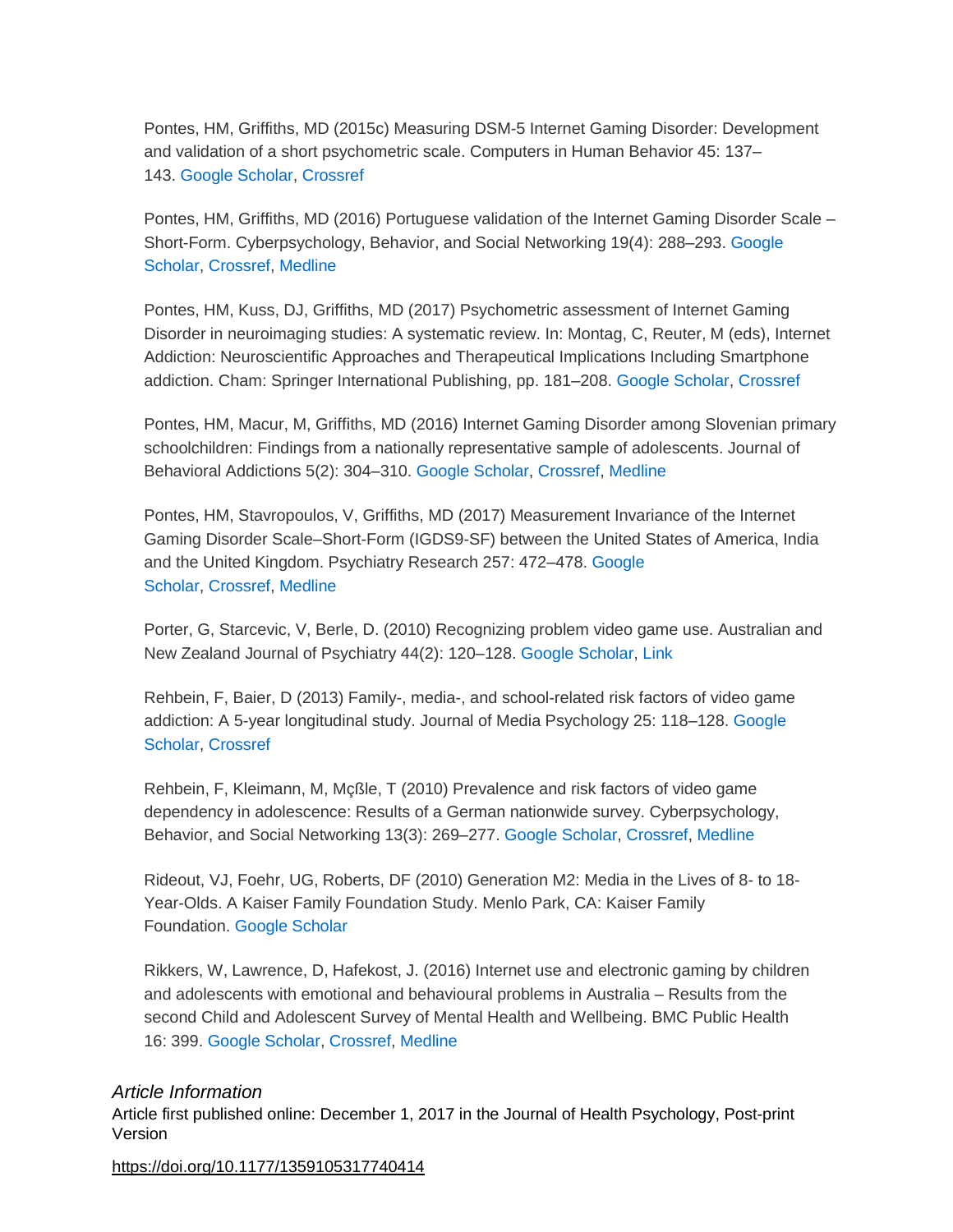Rosenberg, M (1965) Society and the Adolescent Self-image. Princeton, NJ: Princeton University Press. [Google Scholar,](http://scholar.google.com/scholar_lookup?hl=en&publication_year=1965&author=M+Rosenberg&title=Society+and+the+Adolescent+Self-image&) [Crossref](http://journals.sagepub.com/servlet/linkout?suffix=bibr96-1359105317740414&dbid=16&doi=10.1177%2F1359105317740414&key=10.1515%2F9781400876136)

Roy, A, Ferguson, CJ (2016) Competitively versus cooperatively? An analysis of the effect of game play on levels of stress. Computers in Human Behavior 56: 14–20. [Google](http://scholar.google.com/scholar_lookup?hl=en&publication_year=2016&pages=14-20&author=A+Roy&author=CJ+Ferguson&title=Competitively+versus+cooperatively?+An+analysis+of+the+effect+of+game+play+on+levels+of+stress&)  [Scholar,](http://scholar.google.com/scholar_lookup?hl=en&publication_year=2016&pages=14-20&author=A+Roy&author=CJ+Ferguson&title=Competitively+versus+cooperatively?+An+analysis+of+the+effect+of+game+play+on+levels+of+stress&) [Crossref](http://journals.sagepub.com/servlet/linkout?suffix=bibr97-1359105317740414&dbid=16&doi=10.1177%2F1359105317740414&key=10.1016%2Fj.chb.2015.11.020)

Saunders, JB, Hao, W, Long, J. (2017) Gaming disorder: Its delineation as an important condition for diagnosis, management, and prevention. Journal of Behavioral Addictions 6(3): 271–279. [Google Scholar,](http://scholar.google.com/scholar_lookup?hl=en&publication_year=2017&pages=271-279&issue=3&author=JB+Saunders&author=W+Hao&author=J+Long&title=Gaming+disorder:+Its+delineation+as+an+important+condition+for+diagnosis,+management,+and+prevention&) [Crossref,](http://journals.sagepub.com/servlet/linkout?suffix=bibr98-1359105317740414&dbid=16&doi=10.1177%2F1359105317740414&key=10.1556%2F2006.6.2017.039) [Medline](http://journals.sagepub.com/servlet/linkout?suffix=bibr98-1359105317740414&dbid=8&doi=10.1177%2F1359105317740414&key=28816494)

Scharkow, M, Festl, R, Quandt, T (2014) Longitudinal patterns of problematic computer game use among adolescents and adults: A 2-year panel study. Addiction 109(11): 1910– 1917. [Google Scholar,](http://scholar.google.com/scholar_lookup?hl=en&publication_year=2014&pages=1910-1917&issue=11&author=M+Scharkow&author=R+Festl&author=T+Quandt&title=Longitudinal+patterns+of+problematic+computer+game+use+among+adolescents+and+adults:+A+2-year+panel+study&) [Crossref,](http://journals.sagepub.com/servlet/linkout?suffix=bibr99-1359105317740414&dbid=16&doi=10.1177%2F1359105317740414&key=10.1111%2Fadd.12662) [Medline](http://journals.sagepub.com/servlet/linkout?suffix=bibr99-1359105317740414&dbid=8&doi=10.1177%2F1359105317740414&key=24938480)

Snodgrass, J, Lacy, M, Dengah, F. (2011) Magical flight and monstrous stress: Technologies of absorption and mental wellness in Azeroth. Culture, Medicine, and Psychiatry 35(1): 26– 62. [Google Scholar,](http://scholar.google.com/scholar_lookup?hl=en&publication_year=2011&pages=26-62&issue=1&author=J+Snodgrass&author=M+Lacy&author=F+Dengah&title=Magical+flight+and+monstrous+stress:+Technologies+of+absorption+and+mental+wellness+in+Azeroth&) [Crossref,](http://journals.sagepub.com/servlet/linkout?suffix=bibr100-1359105317740414&dbid=16&doi=10.1177%2F1359105317740414&key=10.1007%2Fs11013-010-9197-4) [Medline](http://journals.sagepub.com/servlet/linkout?suffix=bibr100-1359105317740414&dbid=8&doi=10.1177%2F1359105317740414&key=21165683)

Son, DT, Yasuoka, J, Poudel, KC. (2013) Massively multiplayer online role-playing games (MMORPG): Association between its addiction, self-control and mental disorders among young people in Vietnam. International Journal of Social Psychiatry 59(6): 570–577. [Google](http://scholar.google.com/scholar_lookup?hl=en&publication_year=2013&pages=570-577&issue=6&author=DT+Son&author=J+Yasuoka&author=KC+Poudel&title=Massively+multiplayer+online+role-playing+games+(MMORPG):+Association+between+its+addiction,+self-control+and+mental+disorders+among+young+people+in+Vietnam&)  [Scholar,](http://scholar.google.com/scholar_lookup?hl=en&publication_year=2013&pages=570-577&issue=6&author=DT+Son&author=J+Yasuoka&author=KC+Poudel&title=Massively+multiplayer+online+role-playing+games+(MMORPG):+Association+between+its+addiction,+self-control+and+mental+disorders+among+young+people+in+Vietnam&) [Link](http://journals.sagepub.com/doi/10.1177/0020764012445861)

Starcevic, V, Berle, D, Porter, G. (2011) Problem video game use and dimensions of psychopathology. International Journal of Mental Health and Addiction 9(3): 248–256. [Google](http://scholar.google.com/scholar_lookup?hl=en&publication_year=2011&pages=248-256&issue=3&author=V+Starcevic&author=D+Berle&author=G+Porter&title=Problem+video+game+use+and+dimensions+of+psychopathology&)  [Scholar,](http://scholar.google.com/scholar_lookup?hl=en&publication_year=2011&pages=248-256&issue=3&author=V+Starcevic&author=D+Berle&author=G+Porter&title=Problem+video+game+use+and+dimensions+of+psychopathology&) [Crossref](http://journals.sagepub.com/servlet/linkout?suffix=bibr102-1359105317740414&dbid=16&doi=10.1177%2F1359105317740414&key=10.1007%2Fs11469-010-9282-5)

StataCorp (2009) Stata Statistical Software: Release 11. College Station, TX: StataCorp LP. [Google Scholar](http://scholar.google.com/scholar_lookup?hl=en&publication_year=2009&issue=3&title=Stata+Statistical+Software:+Release+11&)

Sterne, JAC, Bradburn, MJ, Egger, D. (2001) Meta-analysis in Stata. In: Egger, M, Davey Smith, G, Altman, D (eds) Systematic Reviews in Health Care: Meta-Analysis in Context. London: BMJ Publishing Group, pp. 347–372. [Google Scholar,](http://scholar.google.com/scholar_lookup?hl=en&publication_year=2001&pages=347-372&issue=3&author=JAC+Sterne&author=MJ+Bradburn&author=D+Egger&title=Systematic+Reviews+in+Health+Care:+Meta-Analysis+in+Context&) [Crossref](http://journals.sagepub.com/servlet/linkout?suffix=bibr104-1359105317740414&dbid=16&doi=10.1177%2F1359105317740414&key=10.1002%2F9780470693926.ch18)

Strittmatter, E, Kaess, M, Parzer, P. (2015) Pathological Internet use among adolescents: Comparing gamers and non-gamers. Psychiatry Research 228(1): 128–135. [Google](http://scholar.google.com/scholar_lookup?hl=en&publication_year=2015&pages=128-135&issue=1&author=E+Strittmatter&author=M+Kaess&author=P+Parzer&title=Pathological+Internet+use+among+adolescents:+Comparing+gamers+and+non-gamers&)  [Scholar,](http://scholar.google.com/scholar_lookup?hl=en&publication_year=2015&pages=128-135&issue=1&author=E+Strittmatter&author=M+Kaess&author=P+Parzer&title=Pathological+Internet+use+among+adolescents:+Comparing+gamers+and+non-gamers&) [Crossref,](http://journals.sagepub.com/servlet/linkout?suffix=bibr105-1359105317740414&dbid=16&doi=10.1177%2F1359105317740414&key=10.1016%2Fj.psychres.2015.04.029) [Medline](http://journals.sagepub.com/servlet/linkout?suffix=bibr105-1359105317740414&dbid=8&doi=10.1177%2F1359105317740414&key=25959265)

*Article Information* Article first published online: December 1, 2017 in the Journal of Health Psychology, Post-print Version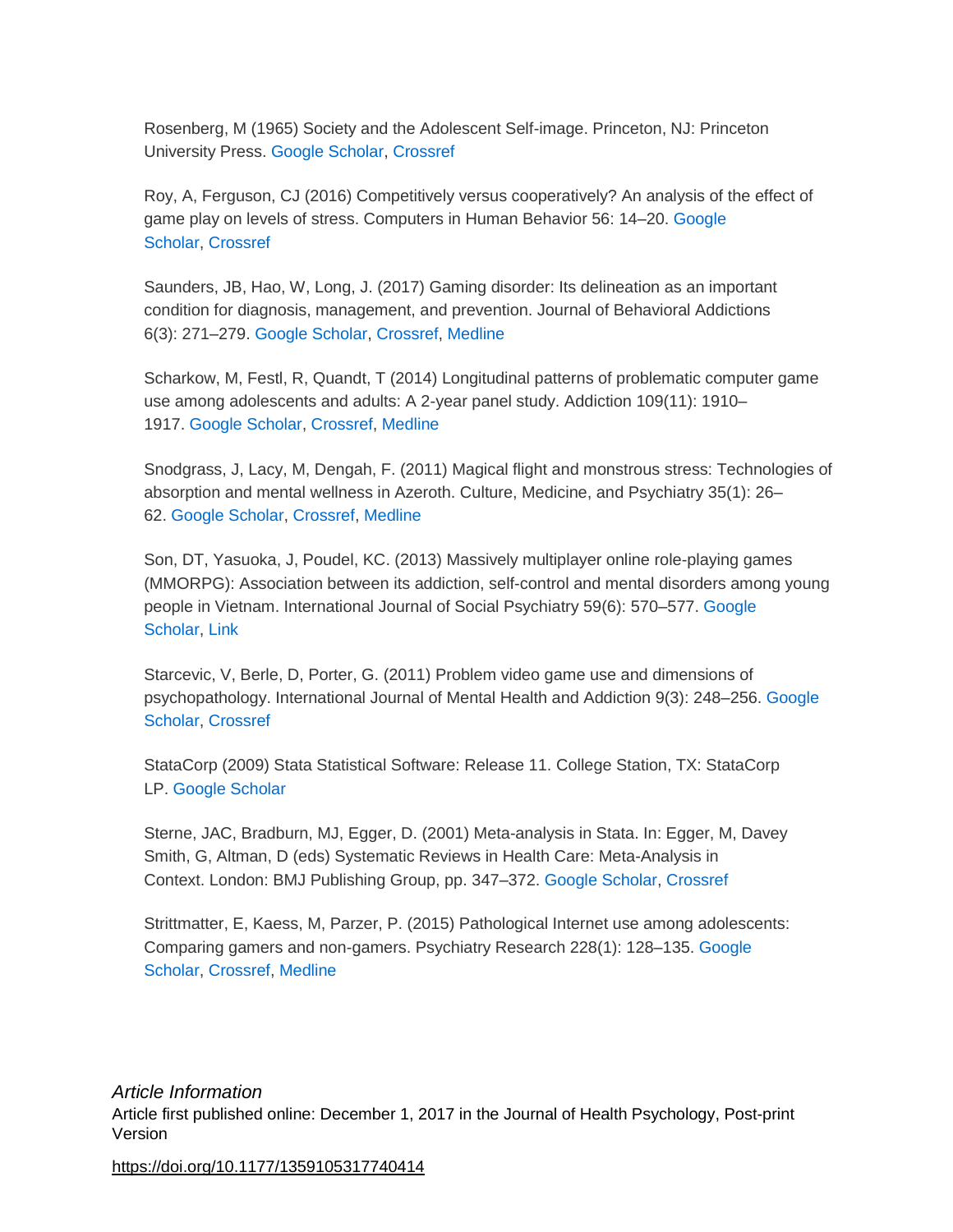Van Rooij, AJ, Schoenmakers, TM, Van Den Eijnden, RJJM. (2012) Video game addiction test: Validity and psychometric characteristics. Cyberpsychology, Behavior, and Social Networking 15(9): 507–511. [Google Scholar,](http://scholar.google.com/scholar_lookup?hl=en&publication_year=2012&pages=507-511&issue=9&author=AJ+Van+Rooij&author=TM+Schoenmakers&author=RJJM+Van+Den+Eijnden&title=Video+game+addiction+test:+Validity+and+psychometric+characteristics&) [Crossref,](http://journals.sagepub.com/servlet/linkout?suffix=bibr106-1359105317740414&dbid=16&doi=10.1177%2F1359105317740414&key=10.1089%2Fcyber.2012.0007) [Medline](http://journals.sagepub.com/servlet/linkout?suffix=bibr106-1359105317740414&dbid=8&doi=10.1177%2F1359105317740414&key=22900926)

Van Rooij, AJ, Schoenmakers, TM, Vermulst, AA. (2011) Online video game addiction: Identification of addicted adolescent gamers. Addiction 106(1): 205–212. [Google](http://scholar.google.com/scholar_lookup?hl=en&publication_year=2011&pages=205-212&issue=1&author=AJ+Van+Rooij&author=TM+Schoenmakers&author=AA+Vermulst&title=Online+video+game+addiction:+Identification+of+addicted+adolescent+gamers&)  [Scholar,](http://scholar.google.com/scholar_lookup?hl=en&publication_year=2011&pages=205-212&issue=1&author=AJ+Van+Rooij&author=TM+Schoenmakers&author=AA+Vermulst&title=Online+video+game+addiction:+Identification+of+addicted+adolescent+gamers&) [Crossref,](http://journals.sagepub.com/servlet/linkout?suffix=bibr107-1359105317740414&dbid=16&doi=10.1177%2F1359105317740414&key=10.1111%2Fj.1360-0443.2010.03104.x) [Medline](http://journals.sagepub.com/servlet/linkout?suffix=bibr107-1359105317740414&dbid=8&doi=10.1177%2F1359105317740414&key=20840209)

Vukosavljevic-Gvozden, T, Filipovic, S, Opacic, G (2016) The Mediating Role of Symptoms of Psychopathology Between Irrational Beliefs and Internet Gaming Addiction. Journal of Rational-Emotive and Cognitive-Behavior Therapy 33(4): 387–405. [Google Scholar,](http://scholar.google.com/scholar_lookup?hl=en&publication_year=2016&pages=387-405&issue=4&author=T+Vukosavljevic-Gvozden&author=S+Filipovic&author=G+Opacic&title=The+Mediating+Role+of+Symptoms+of+Psychopathology+Between+Irrational+Beliefs+and+Internet+Gaming+Addiction&) [Crossref](http://journals.sagepub.com/servlet/linkout?suffix=bibr108-1359105317740414&dbid=16&doi=10.1177%2F1359105317740414&key=10.1007%2Fs10942-015-0218-7)

Walther, B, Morgenstern, M, Hanewinkel, R (2012) Co-occurrence of addictive behaviours: Personality factors related to substance use, gambling and computer gaming. European Addiction Research 18(4): 167–174. [Google Scholar,](http://scholar.google.com/scholar_lookup?hl=en&publication_year=2012&pages=167-174&issue=4&author=B+Walther&author=M+Morgenstern&author=R+Hanewinkel&title=Co-occurrence+of+addictive+behaviours:+Personality+factors+related+to+substance+use,+gambling+and+computer+gaming&) [Crossref,](http://journals.sagepub.com/servlet/linkout?suffix=bibr109-1359105317740414&dbid=16&doi=10.1177%2F1359105317740414&key=10.1159%2F000335662) [Medline](http://journals.sagepub.com/servlet/linkout?suffix=bibr109-1359105317740414&dbid=8&doi=10.1177%2F1359105317740414&key=22398819)

Wan, CS, Chiou, WB (2006) Psychological motives and online games addiction: A test of flow theory and humanistic needs theory for Taiwanese adolescents. CyberPsychology & Behavior 9(3): 317–324. [Google Scholar,](http://scholar.google.com/scholar_lookup?hl=en&publication_year=2006&pages=317-324&issue=3&author=CS+Wan&author=WB+Chiou&title=Psychological+motives+and+online+games+addiction:+A+test+of+flow+theory+and+humanistic+needs+theory+for+Taiwanese+adolescents&) [Crossref,](http://journals.sagepub.com/servlet/linkout?suffix=bibr110-1359105317740414&dbid=16&doi=10.1177%2F1359105317740414&key=10.1089%2Fcpb.2006.9.317) [Medline](http://journals.sagepub.com/servlet/linkout?suffix=bibr110-1359105317740414&dbid=8&doi=10.1177%2F1359105317740414&key=16780399)

Wang, CW, Chan, CL, Mak, KK. (2014) Prevalence and correlates of video and internet gaming addiction among Hong Kong adolescents: A pilot study. The Scientific World Journal 2014: 874648. [Google Scholar](http://scholar.google.com/scholar_lookup?hl=en&publication_year=2014&pages=874648&author=CW+Wang&author=CL+Chan&author=KK+Mak&title=Prevalence+and+correlates+of+video+and+internet+gaming+addiction+among+Hong+Kong+adolescents:+A+pilot+study&)

Wang, CW, Ho, RT, Chan, CL. (2015) Exploring personality characteristics of Chinese adolescents with internet-related addictive behaviors: Trait differences for gaming addiction and social networking addiction. Addictive Behaviors 42: 32–35. [Google Scholar,](http://scholar.google.com/scholar_lookup?hl=en&publication_year=2015&pages=32-35&author=CW+Wang&author=RT+Ho&author=CL+Chan&title=Exploring+personality+characteristics+of+Chinese+adolescents+with+internet-related+addictive+behaviors:+Trait+differences+for+gaming+addiction+and+social+networking+addiction&) [Crossref,](http://journals.sagepub.com/servlet/linkout?suffix=bibr112-1359105317740414&dbid=16&doi=10.1177%2F1359105317740414&key=10.1016%2Fj.addbeh.2014.10.039) [Medline](http://journals.sagepub.com/servlet/linkout?suffix=bibr112-1359105317740414&dbid=8&doi=10.1177%2F1359105317740414&key=25462651)

World Health Organization (WHO) (1946) Preamble to the Constitution of the World Health Organization as adopted by the International Health Conference, New York, 19–22 June, 1946; signed on 22 July 1946 by the representatives of 61 States (Official Records of the World Health Organization, no.2, p. 100) and entered into force on 7 April 1948. Geneva: WHO. [Google Scholar](http://scholar.google.com/scholar_lookup?hl=en&publication_year=1946&title=Preamble+to+the+Constitution+of+the+World+Health+Organization+as+adopted+by+the+International+Health+Conference,+New+York,+19%E2%80%9322+June,+1946;+signed+on+22+July+1946+by+the+representatives+of+61+States+(Official+Records+of+the+World+Health+Organization,+no.2,+p.+100)+and+entered+into+force+on+7+April+1948&)

World Health Organization (WHO) (1993) The ICD-10 Classification of Mental and Behavioural Disorders. Diagnostic Criteria for Research. Geneva: WHO. [Google Scholar](http://scholar.google.com/scholar_lookup?hl=en&publication_year=1993&title=The+ICD-10+Classification+of+Mental+and+Behavioural+Disorders.+Diagnostic+Criteria+for+Research&)

Wu, AMS, Lei, LLM, Ku, L (2013) Psychological needs, purpose in life, and problem video game playing among Chinese young adults. International Journal of Psychology 48(4): 583– 590. [Google Scholar,](http://scholar.google.com/scholar_lookup?hl=en&publication_year=2013&pages=583-590&issue=4&author=AMS+Wu&author=LLM+Lei&author=L+Ku&title=Psychological+needs,+purpose+in+life,+and+problem+video+game+playing+among+Chinese+young+adults&) [Crossref,](http://journals.sagepub.com/servlet/linkout?suffix=bibr115-1359105317740414&dbid=16&doi=10.1177%2F1359105317740414&key=10.1080%2F00207594.2012.658057) [Medline](http://journals.sagepub.com/servlet/linkout?suffix=bibr115-1359105317740414&dbid=8&doi=10.1177%2F1359105317740414&key=22506646)

*Article Information* Article first published online: December 1, 2017 in the Journal of Health Psychology, Post-print Version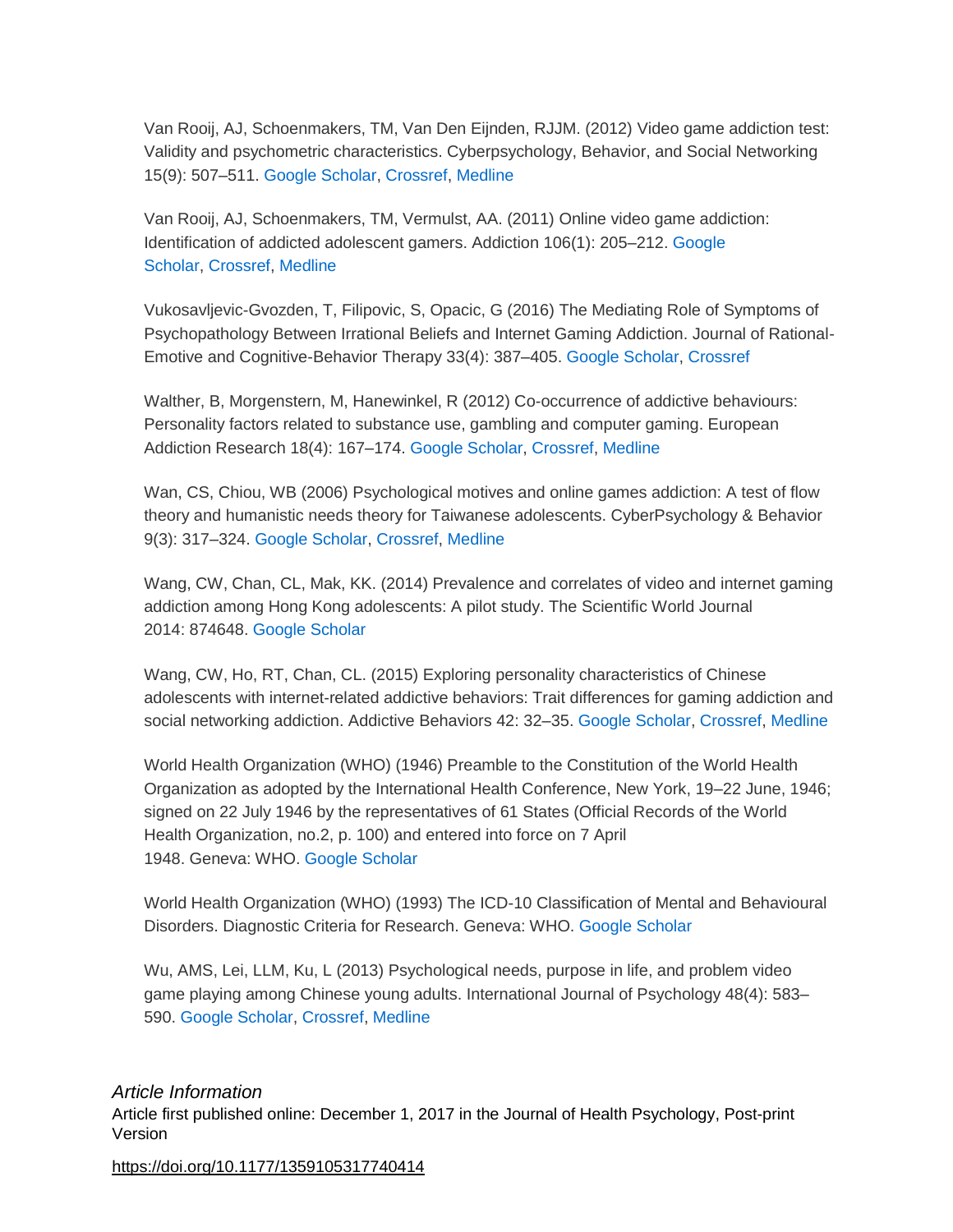Yeh, CS-H (2015) Exploring the effects of videogame play on creativity performance and emotional responses. Computers in Human Behavior 53: 396–407. [Google Scholar,](http://scholar.google.com/scholar_lookup?hl=en&publication_year=2015&pages=396-407&author=CS-H+Yeh&title=Exploring+the+effects+of+videogame+play+on+creativity+performance+and+emotional+responses&) [Crossref](http://journals.sagepub.com/servlet/linkout?suffix=bibr116-1359105317740414&dbid=16&doi=10.1177%2F1359105317740414&key=10.1016%2Fj.chb.2015.07.024)

Young, KS (1996) Caught in the Net. New York: John Wiley & Sons. [Google Scholar](http://scholar.google.com/scholar_lookup?hl=en&publication_year=1996&author=KS+Young&title=Caught+in+the+Net&)

Zigmond, AS, Snaith, RP (1983) The hospital anxiety and depression scale. Acta Psychiatrica Scandinavia 67(6): 361–370. [Google Scholar,](http://scholar.google.com/scholar_lookup?hl=en&publication_year=1983&pages=361-370&issue=6&author=AS+Zigmond&author=RP+Snaith&title=The+hospital+anxiety+and+depression+scale&) [Crossref,](http://journals.sagepub.com/servlet/linkout?suffix=bibr118-1359105317740414&dbid=16&doi=10.1177%2F1359105317740414&key=10.1111%2Fj.1600-0447.1983.tb09716.x) [Medline](http://journals.sagepub.com/servlet/linkout?suffix=bibr118-1359105317740414&dbid=8&doi=10.1177%2F1359105317740414&key=6880820)

*Article Information* Article first published online: December 1, 2017 in the Journal of Health Psychology, Post-print Version